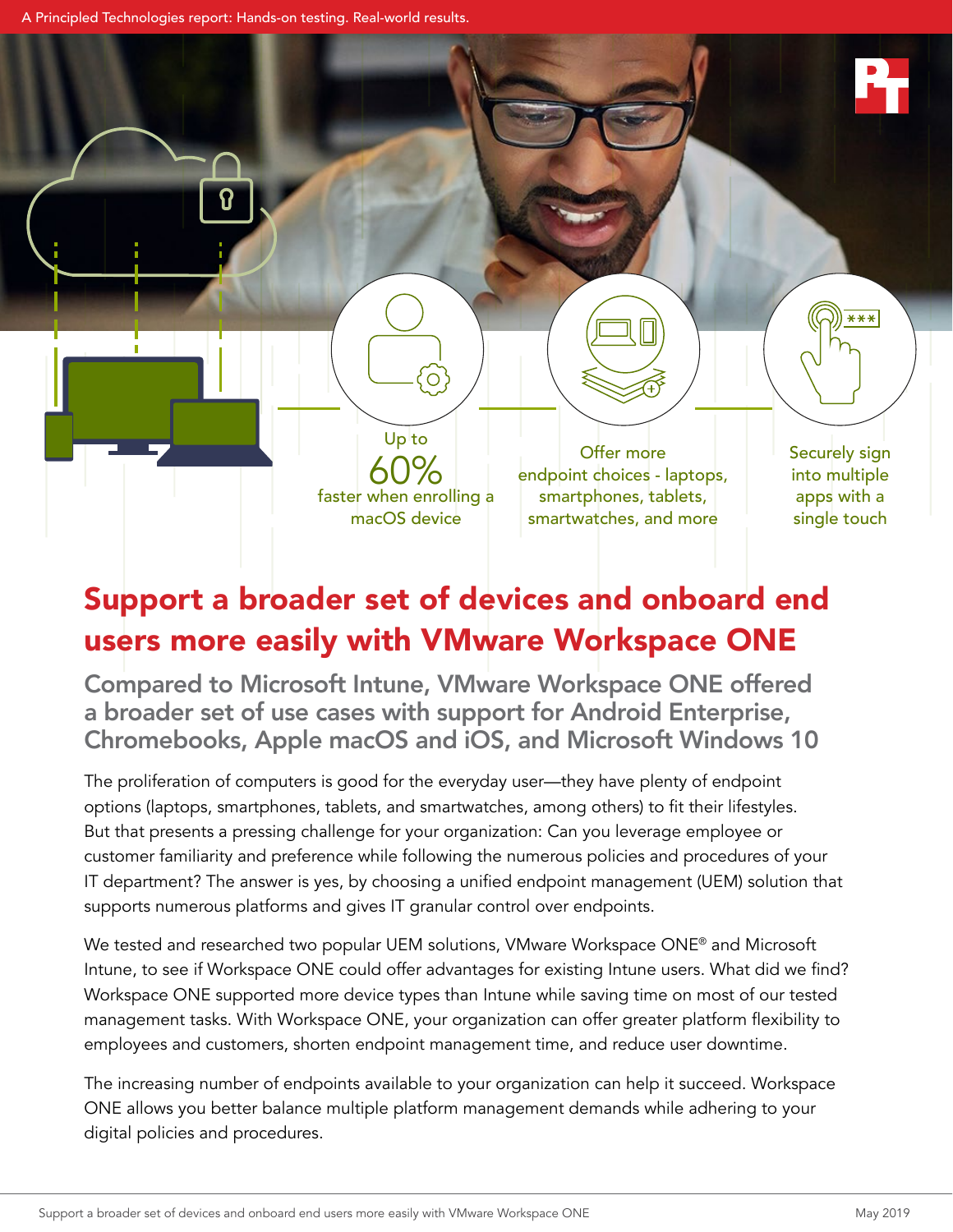## What is unified endpoint management?

Unified endpoint management (UEM) is centralized management and security of numerous devices and applications using a single software tool. Manageable devices include laptops, desktops, smartphones, tablets, and others, while the list of manageable apps includes those aimed at internet browsers and productivity, among others.

UEM helps organizations deliver a consistent and enjoyable user experience. Whether users are opening their smartphone or laptop, UEM solutions deliver the same interface and settings that they're used to across endpoints.

#### VMware Workspace ONE

Between email, word processing, and chat software, much of today's work takes place in the digital workspace. VMware Workspace ONE, powered by VMware AirWatch®, is a unified, integrated platform for the digital workspace. The solution lets you centrally manage and monitor users' endpoints (laptops, workstations, and mobile devices), cloudhosted virtual desktops, and applications from the cloud or from an onpremises deployment.



## Reduce user downtime while performing select management tasks

Choosing Workspace ONE to manage the endpoints in your organization can save time for your IT staff as well as reduce the potential downtime that users might experience during management. Based on our hands-on testing for example, if an admin needs to adjust the settings of an Apple® iPad® in a retail store kiosk after a critical app update, changing the settings would be faster using Workspace ONE than with Intune, and customers would be able to use the kiosk sooner.

For Android and Android for Enterprise, Apple iOS and macOS®, and Microsoft Windows 10 platforms, we performed three common management tasks: enrolling a device in UEM management, deploying an app to a device, and changing settings on a device. Using Workspace ONE was faster in three-quarters of the tasks (8 of 12). The sections below provide details by platform. After you've read this report, continue to page 8 and see the science behind it.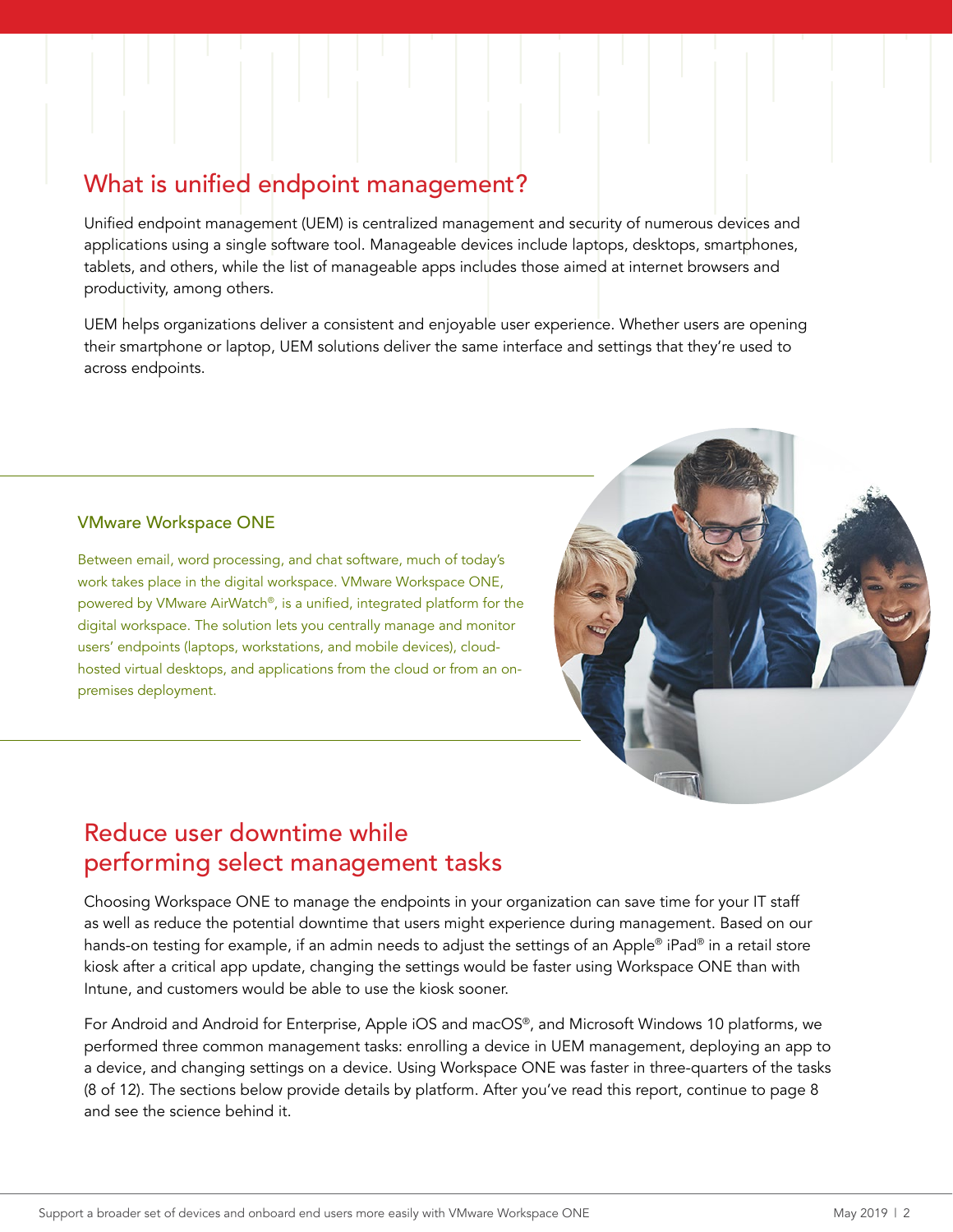### What are profiles?

Profiles dictate what options users have on their devices. Profiles can define settings for a device, restrict users from completing certain actions, set requirements for password length, or restrict a user from using power controls on their computer. Defining and restricting profiles helps protect your organization from unwanted behaviors.

> **Change** settings up to

> > 25% faster

on Android platforms



## Android and Android for Enterprise

Most smartphones in the world use some version of the Android operating system.<sup>[1](#page-6-0)</sup> As it's highly likely that a user in your organization has an Android phone or wants to use one, performing any kind of management

task quickly on the endpoints, in this case Android devices, would be ideal. In our hands-on testing, changing settings on an Android device using Workspace ONE took 20 percent less time than with Intune. This could reduce downtime for your users and shorten the amount of time admins need to finish the task. Given the popularity of the Android and Android Enterprise platforms (and the amount of times your admins would have to repeat this task), these savings could add up.

#### Changing settings on an Android device *Less time is better*

VMware Workspace ONE

Microsoft Intune

| 43s |  |
|-----|--|
|     |  |
|     |  |

#### Change more Android settings

We found that Workspace ONE offers these Android device management features that Intune doesn't offer:

- Allows changes to system update settings
- Configures Launcher, an app launcher to help customize and secure Android devices
- Configures Chrome Browser Settings

**Change** 

#### Integrate Dell Command for more security

We found that by integrating Windows 10 with Dell Command, Workspace ONE offers these management features:

- Enables BIOS-level changes on Dell devices
- Allows toggling of TPM Chip status (useful for Bitlocker)
- Allows changes to Secure boot settings
- Allows changes to Virtualization settings
- Disables Bluetooth at BIOS level

### Microsoft Windows 10

In a recent article, Mashable listed what they considered to be eight of the best laptops for enterprises. Seven of those laptops ran Microsoft Windows 10, and they came from four different vendors.<sup>[2](#page-6-1)</sup> Regardless of what preferences or features make a laptop good for an enterprise, there's no denying the prevalence of Windows 10 endpoints today for large organizations. Compared to Intune, using Workspace ONE to change settings on a Windows 10 device was 33 percent faster and deploying an app to a Windows 10 device was 14 percent faster. settings up to on Windows 10 platforms 33% faster

Changing settings on a Windows 10 device *Less time is better*

VMware Workspace ONE Microsoft Intune 49s  $1m$  5s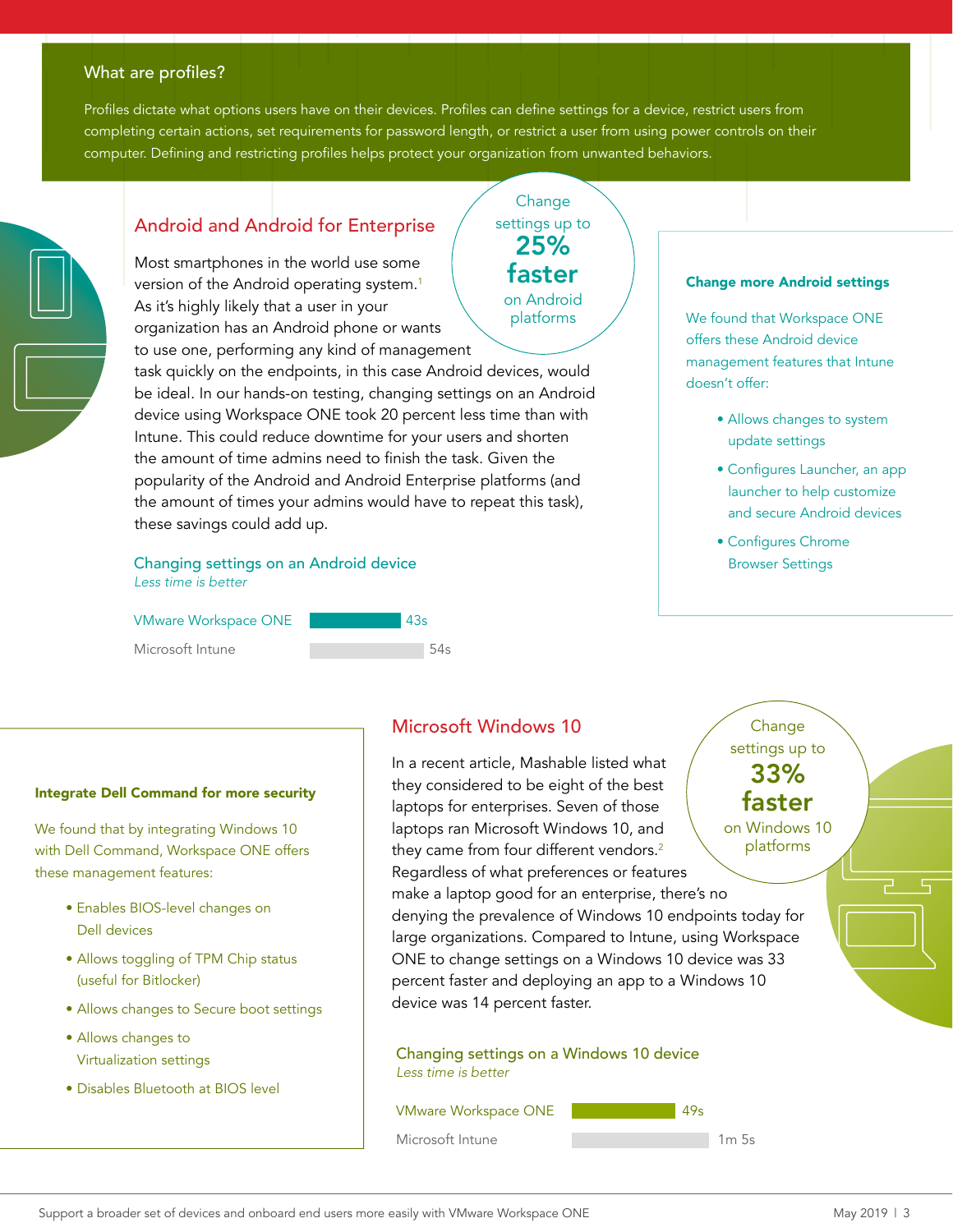

#### Manage iOS with ease

We found that Workspace ONE offers these iOS device management features:

- Supports CalDav and CardDav protocols to give access and share contacts and calendars (Intune does not out of box)
- Restricts AirPlay® Mirroring to only white-listed destinations

## Apple iOS

Apple iOS is the second most popular smartphone operating system on the planet.<sup>[3](#page-6-2)</sup> Being able to manage both Android and iOS endpoints should meet your mobile management needs. It's worth noting that the Apple iPhone® and iPad run iOS, and the iPad holds the largest single-vendor market share of the tablet global market.[4](#page-6-3) Companies often deploy them for single-application usage and interfaces, such as kiosks and digital signage, and many retailers and restaurants use them as point-of-sale terminals. In our hands-on testing, changing settings on an iOS device with Workspace ONE was 44 percent faster than Intune, and it was 31 percent faster to enroll an iOS device in Workspace ONE UEM management. on iOS platforms faster

Changing settings on an iOS device *Less time is better*

VMware Workspace ONE

Microsoft Intune



Enroll macOS devices up to 60% faster

### Apple macOS

The Apple MacBook Pro® is consistently a popular choice for enterprise users.<sup>[5](#page-6-4)</sup> Whether your IT staff are preparing one for a new app

developer or pushing out device changes for your marketing team, you can rest assured that IT staff using Workspace ONE can quickly do the tasks and let users be on their way. It was 60 percent faster to enroll a macOS device in UEM management and 20 percent faster to deploy device changes to a macOS device using Workspace ONE than Intune.

## Enrolling a macOS device in UEM management *Less time is better*



#### Better manage macOS resources

settings up to

44%

We found that Workspace ONE offers these macOS device management features that Intune doesn't offer:

- Supports .dmg files, which are more commonplace than .pkg files; Intune supports only .pkg files for MAM
- Supports an Enterprise Wipe of devices
- Allows changes to several settings (see p. 6 for details)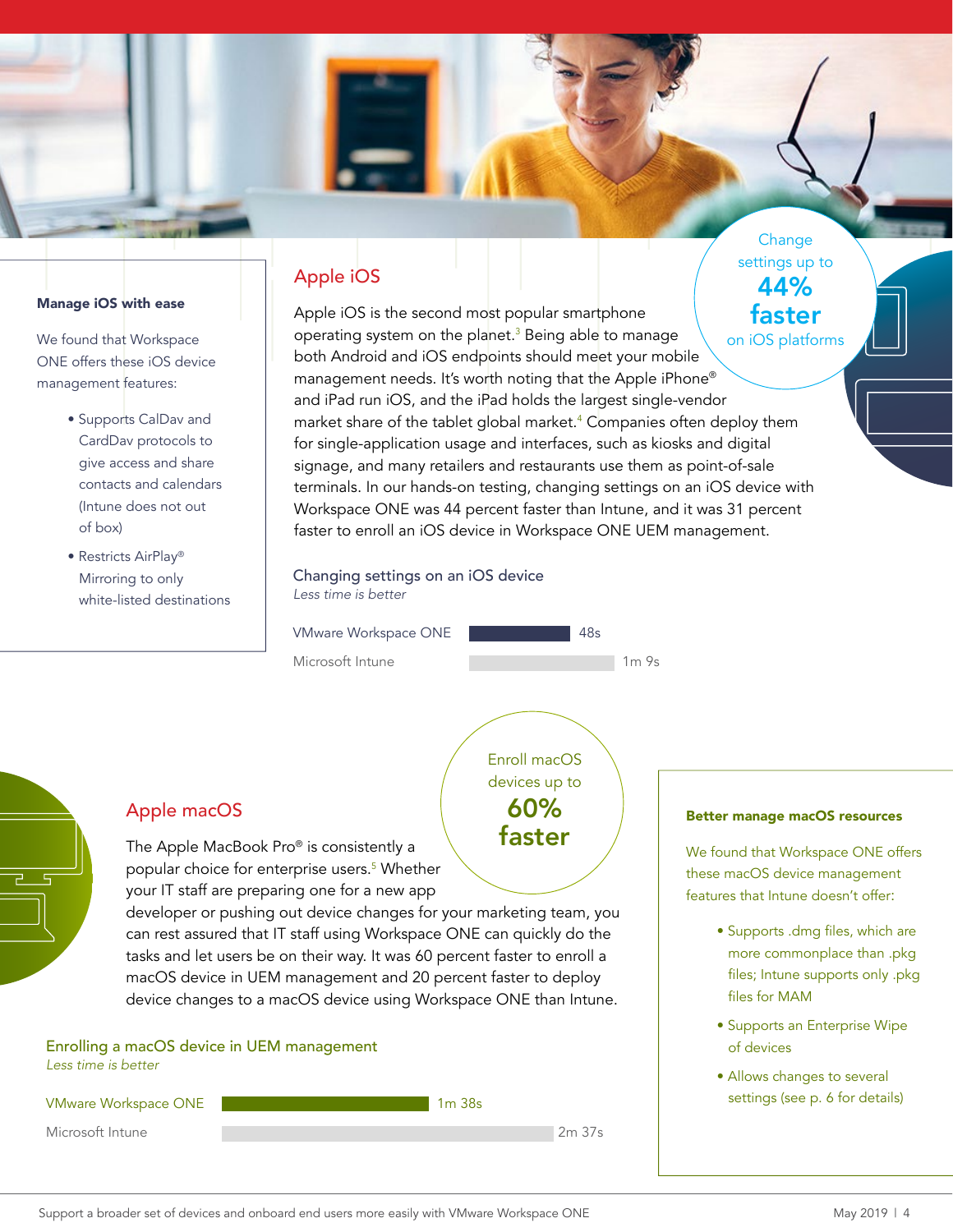

| Supported<br>platform               | <b>VMware</b><br>Workspace<br><b>ONE</b> | Microsoft<br>Intune |
|-------------------------------------|------------------------------------------|---------------------|
| Windows 10                          |                                          |                     |
| iOS                                 |                                          |                     |
| macOS                               |                                          |                     |
| Android and Android<br>Enterprise   |                                          |                     |
| <b>Chrome OS</b>                    |                                          |                     |
| Tizen                               |                                          |                     |
| QNX                                 |                                          |                     |
| <b>Apple Watch</b>                  |                                          |                     |
| <b>Apple TV</b>                     |                                          |                     |
| Windows IoT                         |                                          |                     |
| Windows 7                           |                                          |                     |
| Windows 8.1                         |                                          |                     |
| Surface Hub                         |                                          |                     |
| Windows 10 mobile                   |                                          |                     |
| Windows Holographic<br>for Business |                                          |                     |
| <b>Total supported</b><br>platforms | 15                                       | 10                  |

## Offer more platforms to users

If you're an existing Intune user, we found the same functions and features for Workspace ONE that you likely leverage with Intune. A significant difference we found in hands-on testing, however, is that Workspace ONE allows your organization to use more platforms than Intune, including ChromeOS for Chromebooks. That's a significant advantage for organizations that appreciate the cost efficiency of Chromebooks as well as for education systems throughout the US, where these devices are popular. $6$ 

Workspace ONE also supports many internet of things (IoT) and ruggedized endpoints, which have made their way into the digital workspace. According to a 2018 IDC report, Workspace ONE is currently a leader in support for IoT and ruggedized endpoints. The paper also notes that Intune has limited support for IoT devices outside of Windows IoT, but that "VMware has many wearable and smart glasses partners, with live deployments in customer sites, including Google Glass, Upskill, Atheer, ODG, Vuzix, and RealWear, as well as Microsoft HoloLens. Workspace ONE is deployed in ruggedized devices from Samsung, Zebra, Honeywell, LG, HTC, Sony, Kyocera, Lenovo, Panasonic, and Zebra, as well as mobile printer/peripherals from Zebra and others."[7](#page-6-6)

The more platforms and devices your organization can support, the better equipped your users will be to stay productive. In terms of customer experience, they'll have more ways to engage with your products and services.

### Improve employee satisfaction by becoming a digital leader

More than three quarters of respondents to an MIT Sloan Management Review survey claimed "they want to work for a digitally enabled company or digital leader."ª Digital leaders must change with digital and cultural trends. One way to do this is to support numerous platforms and endpoints that satisfy employees' lifestyles and roles as well as drive productivity. Choosing Workspace ONE for your organization can help you be better poised to serve your employees' changing digital needs.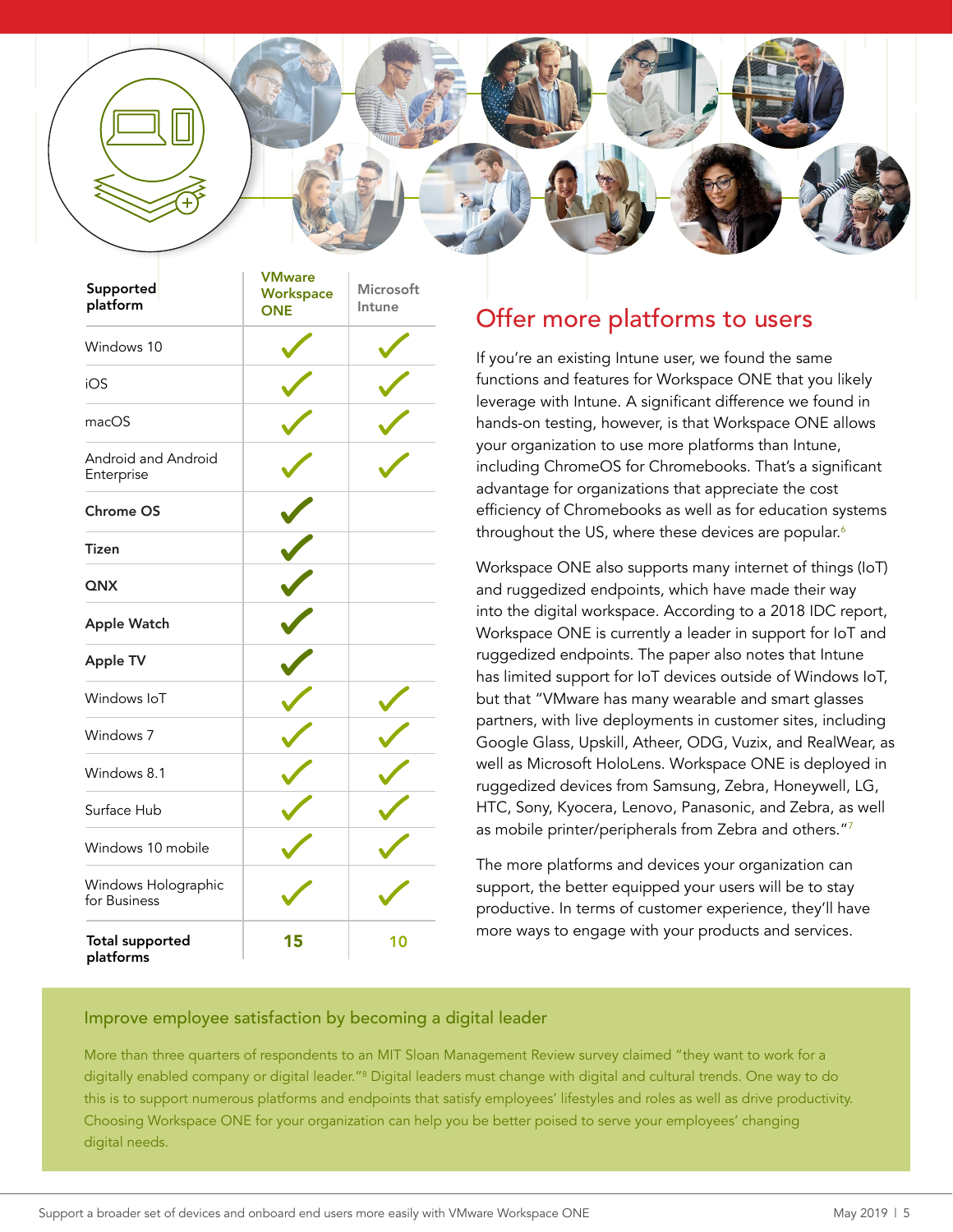## Manage and secure devices with helpful features

Workspace ONE can make managing and securing endpoints in your organization simple for IT admins and users with adaptive management, single sign-on (SSO), and per-app VPN.

Adaptive management is a user-focused management approach for Android and iOS mobile devices that lets users run pre-approved, open-access applications without direct IT involvement.<sup>[9](#page-6-8)</sup> If users want access to native apps that require management, adaptive management offers additional security through the use of profiles. This approach allows users to decide which apps are right for their roles while maintaining operational consistency throughout an organization.

When a user logs in with a single ID and password to VMware Identity Manager, they get access to the growing number of independent apps and services. Workspace ONE offers SSO for Android, iOS, Windows [10,](#page-6-9) and ChromeOS platforms.<sup>10,[11](#page-6-10)</sup> This is convenient for users, particularly those using multiple endpoints, and can reduce redundant sign-on processes. IT can appreciate the minimized risk of users creating easy-to-hack passwords, among other things.

Per-app VPN is a key security feature for Android, iOS, Windows 10, and macOS platforms that lets select applications (not the device) securely connect to your private networks even when the device is connected via a public network (e.g. working remotely).<sup>[12](#page-6-11)</sup> Minimizing an endpoint's potential attack vectors is a clear benefit for the security of your organization.

## Support users that need helpful macOS resources

Workspace ONE better integrates with macOS features than Intune. In our testing, we found that Workspace ONE integrates with more macOS features than Intune, including Time Machine, AirPlay, and Network file locations. For organizations with many macOS users, configuring these settings with Workspace ONE can alleviate some burden for users and admins, saving time for both. We found Workspace ONE offers the following features for macOS devices that Intune does not:

- Supports CalDav accounts to access and share calendars (Intune does not out of the box)
- Supports CardDav accounts to access and share contacts (Intune does not out of the box)
- Customize Docks for desktops
- Adjust Parental Controls, such as hiding profanity in Dictionary and Dictation and limiting access to websites
- Configure items that automatically start on login, such as Applications, Files and Folders, and Authenticated Network Mounts
- Block user commands such as Connect to server, Eject, Burn Disc, Go to Folder, Restart, and Shutdown
- Restrict AirPlay Mirroring to only white-listed destinations
- Restrict only specific Kernel Extensions, which can be toggled to allow a user override
- Configure Energy Saver Options
- Configure Time Machine settings

 $***$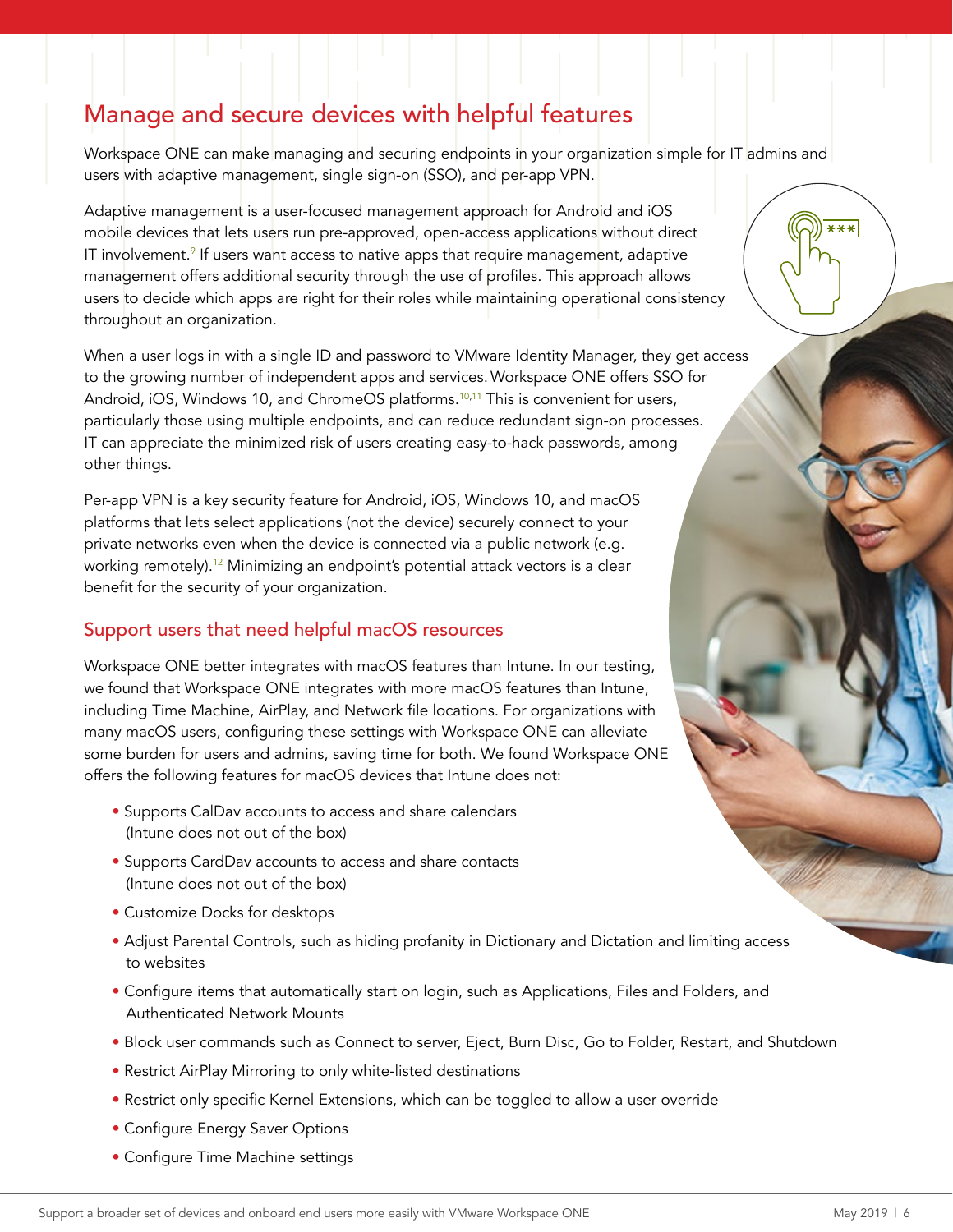

## Conclusion

Having different platforms and endpoints in your organization's IT infrastructure is a good thing. It allows users to work with what they know and meet productivity challenges with many options. Additionally, it allows your organization to offer the endpoint and platform flexibility that can attract and keep employees by meeting their digital needs.

For companies using or considering the UEM solution Intune, your users and IT staff can manage and control a broader array of devices, including those running the platform ChromeOS, with the UEM solution Workspace ONE. Additionally, Workspace ONE saves time on certain management tasks compared to Intune and has more macOS features than Intune. If you use Intune, or have considered it, but want to offer greater platform flexibility to your employees and customers, shorten endpoint management time, and reduce user downtime, consider moving to Workspace ONE.

- <span id="page-6-0"></span>1 "Smartphone Market Share," accessed April 10, 2019, <https://www.idc.com/promo/smartphone-market-share/os>
- <span id="page-6-1"></span>2 Obias, Rudie, "8 of the best laptops for business: See why the MacBook Pro and Lenovo ThinkPad top our list," accessed April 17, 2019, <https://mashable.com/roundup/best-laptops-for-business/>
- <span id="page-6-2"></span>3 "Smartphone Market Share," accessed April 10, 2019
- <span id="page-6-3"></span>4 "Global tablet market share held by tablet vendors from 2nd quarter 2011 to 3rd quarter 2018," accessed April 11, 2019, <https://www.statista.com/statistics/276635/market-share-held-by-tablet-vendors/>
- <span id="page-6-4"></span>5 Athow, Desire, "Best business laptops 2019: top laptops for work," accessed April 23, 2019, [https://www.techradar.com/news/](https://www.techradar.com/news/best-business-laptops) [best-business-laptops](https://www.techradar.com/news/best-business-laptops)
- <span id="page-6-5"></span>6 Molla, Rani, "Apple wants to sell more iPads to schools, but Google already owns the education market," accessed April 11, 2019, <https://www.recode.net/2018/3/27/17169624/apple-ipad-google-education-event-chromebooks-market>
- <span id="page-6-6"></span>7 Hochmuth, Phil, "IDC MarketScape: Worldwide Enterprise Mobility Management Software for Ruggedized/IoT Device Deployments 2018 Vendor Assessment," accessed April 9, 2019,<https://www.idc.com/getdoc.jsp?containerId=US44246518>
- <span id="page-6-7"></span>8 Kane, Gerald C., Doug Palmer, Anh Nguyen Phillips, David Kiron, and Natasha Buckley, "Strategy, not technology, drives digital transformation," accessed April 26, 2019, <https://sloanreview.mit.edu/projects/strategy-drives-digital-transformation/>
- <span id="page-6-8"></span>"Managing Access to Applications," accessed April 10, 2019, [https://docs.vmware.com/en/VMware-Workspace-ONE/services/](https://docs.vmware.com/en/VMware-Workspace-ONE/services/WS1-IDM-deploymentguide/GUID-E3A63D80-4259-) [WS1-IDM-deploymentguide/GUID-E3A63D80-4259-4C13-8FA3-713F7E0BF5BB.html](https://docs.vmware.com/en/VMware-Workspace-ONE/services/WS1-IDM-deploymentguide/GUID-E3A63D80-4259-)
- <span id="page-6-9"></span>10 "VMware AirWatch SAML Integration Guide," accessed April 9, 2019, [https://resources.workspaceone.com/view/j87fqmyx6b](https://resources.workspaceone.com/view/j87fqmyx6bjzwbvjvvtq/en)[jzwbvjvvtq/en](https://resources.workspaceone.com/view/j87fqmyx6bjzwbvjvvtq/en)
- <span id="page-6-10"></span>11 "VMware AirWatch Chrome OS Platform Guide," accessed April 10, 2019, [https://docs.vmware.com/en/VMware-Workspace-](https://docs.vmware.com/en/VMware-Workspace-ONE-UEM/9.6/chromeos.pdf)[ONE-UEM/9.6/chromeos.pdf](https://docs.vmware.com/en/VMware-Workspace-ONE-UEM/9.6/chromeos.pdf)
- <span id="page-6-11"></span>12 "Deploying Per-App Tunnel to devices," accessed April 8, 2019, [https://docs.vmware.com/en/VMware-Workspace-ONE-](https://docs.vmware.com/en/VMware-Workspace-ONE-UEM/9.6/vmware-airwatch-guides-96/GUID-AW96-Configur)[UEM/9.6/vmware-airwatch-guides-96/GUID-AW96-Configure\\_Per-App-Tun\\_Over.html](https://docs.vmware.com/en/VMware-Workspace-ONE-UEM/9.6/vmware-airwatch-guides-96/GUID-AW96-Configur)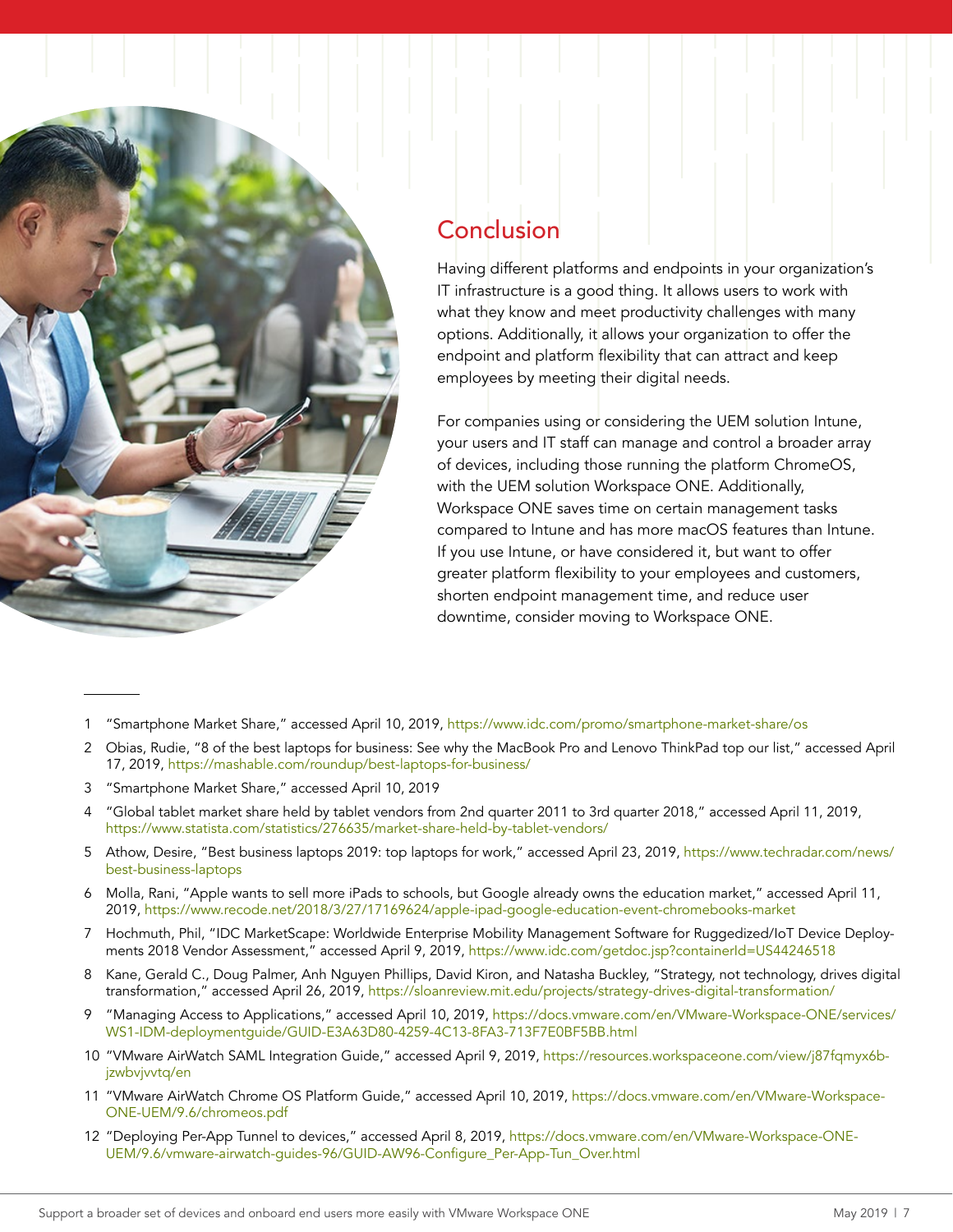This document describes what we tested, how we tested, and what we found. To learn how these facts translate into real-world benefits, read the report Support a broader set of devices and onboard end users more easily with VMware Workspace ONE.

We concluded our hands-on testing on April 11, 2019. During testing, we determined the appropriate hardware and software configurations and applied updates as they became available. The results in this report reflect configurations that we finalized on February 21, 2019 or earlier. Unavoidably, these configurations may not represent the latest versions available when this report appears.

## Our results

The table below presents our findings in detail.

| Platform                | <b>Task</b>                                           | <b>VMware</b><br>Workspace<br>ONE <sup>®</sup><br>(mm:ss) | Microsoft Intune<br>(mm:ss) | Time difference | Time percentage |
|-------------------------|-------------------------------------------------------|-----------------------------------------------------------|-----------------------------|-----------------|-----------------|
|                         | Enrolling an Android<br>device in UEM<br>management   | 01:18                                                     | 01:16                       | $-00:02$        | $-3%$           |
|                         | Deploying an app to<br>Android device                 | 01:05                                                     | 01:15                       | 00:10           | 15%             |
| Android                 | Changing settings<br>on an Android<br>device          | 00:43                                                     | 00:54                       | 00:11           | 25%             |
|                         | Android scenario<br>total                             | 03:06                                                     | 03:25                       | 00:19           | 10%             |
| Microsoft<br>Windows 10 | Enrolling a Windows<br>10 device in UEM<br>management | 00:57                                                     | 00:51                       | $-00:06$        | $-11%$          |
|                         | Deploying an app to<br>Windows 10 device              | 01:43                                                     | 01:57                       | 00:14           | 14%             |
|                         | Changing settings<br>on a Windows 10<br>device        | 00:49                                                     | 01:05                       | 00:16           | 33%             |
|                         | Window 10 scenario<br>total                           | 03:29                                                     | 03:53                       | 00:24           | 12%             |
| Apple® iOS              | Enrolling an iOS<br>device in UEM<br>management       | 01:28                                                     | 01:55                       | 00:27           | 31%             |
|                         | Deploying an app to<br>iOS device                     | 01:09                                                     | 01:05                       | $-00:04$        | $-6%$           |
|                         | Changing settings<br>on an iOS device                 | 00:48                                                     | 01:09                       | 00:21           | 44%             |
|                         | iOS scenario total                                    | 03:25                                                     | 04:09                       | 00:44           | 21%             |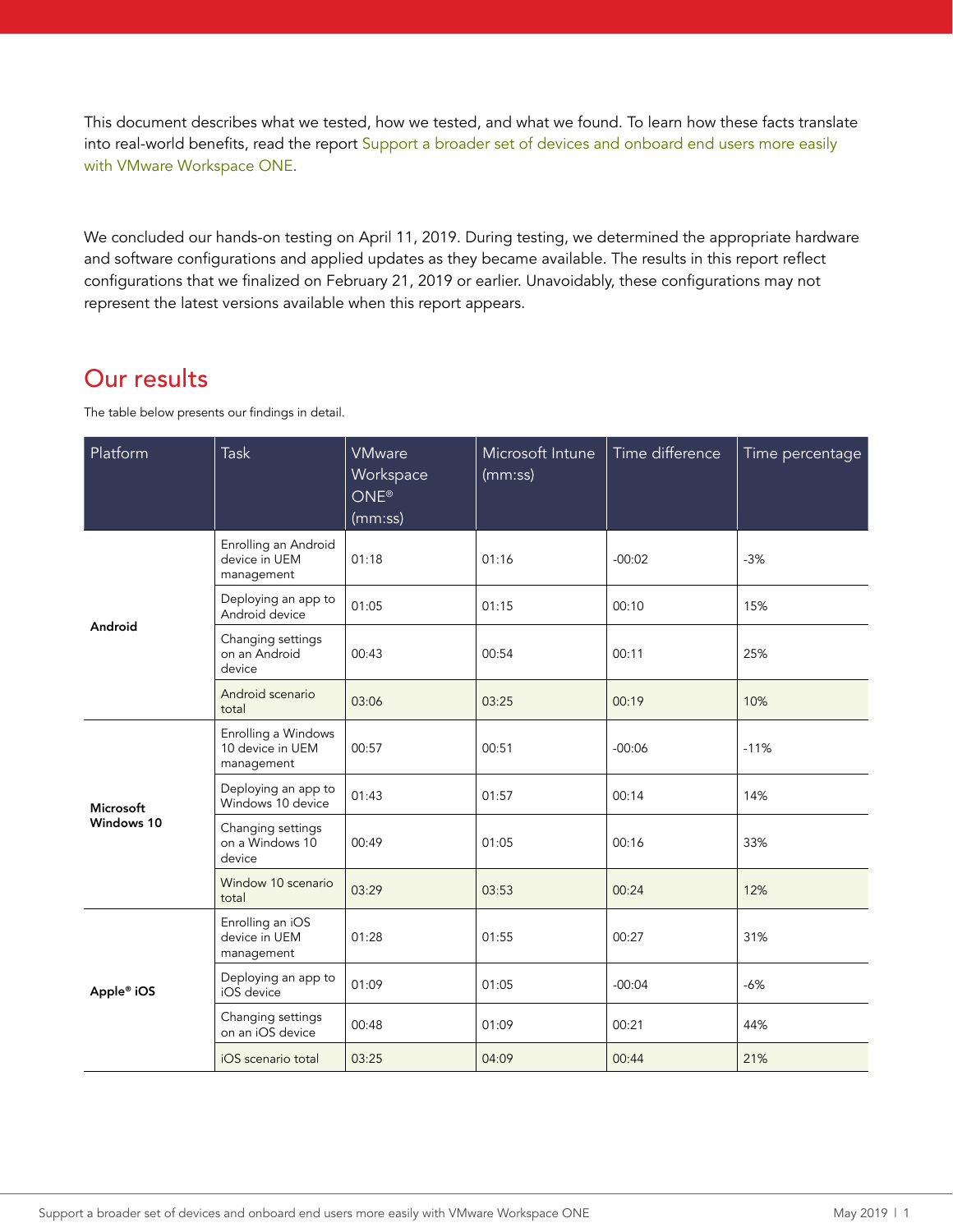| Platform     | Task                                             | <b>VMware</b><br>Workspace<br>ONE <sup>®</sup><br>(mm:ss) | Microsoft Intune<br>(mm:ss) | Time difference | Time percentage |
|--------------|--------------------------------------------------|-----------------------------------------------------------|-----------------------------|-----------------|-----------------|
| Apple macOS® | Enrolling a macOS<br>device in UEM<br>management | 01:38                                                     | 02:37                       | 00:59           | 60%             |
|              | Deploying an app to<br>macOS device              | 03:18                                                     | 03:10                       | $-00:08$        | $-4%$           |
|              | Changing settings<br>on a macOS device           | 00:48                                                     | 00:58                       | 00:10           | 20%             |
|              | macOS scenario total                             | 05:44                                                     | 06:45                       | 01:01           | 18%             |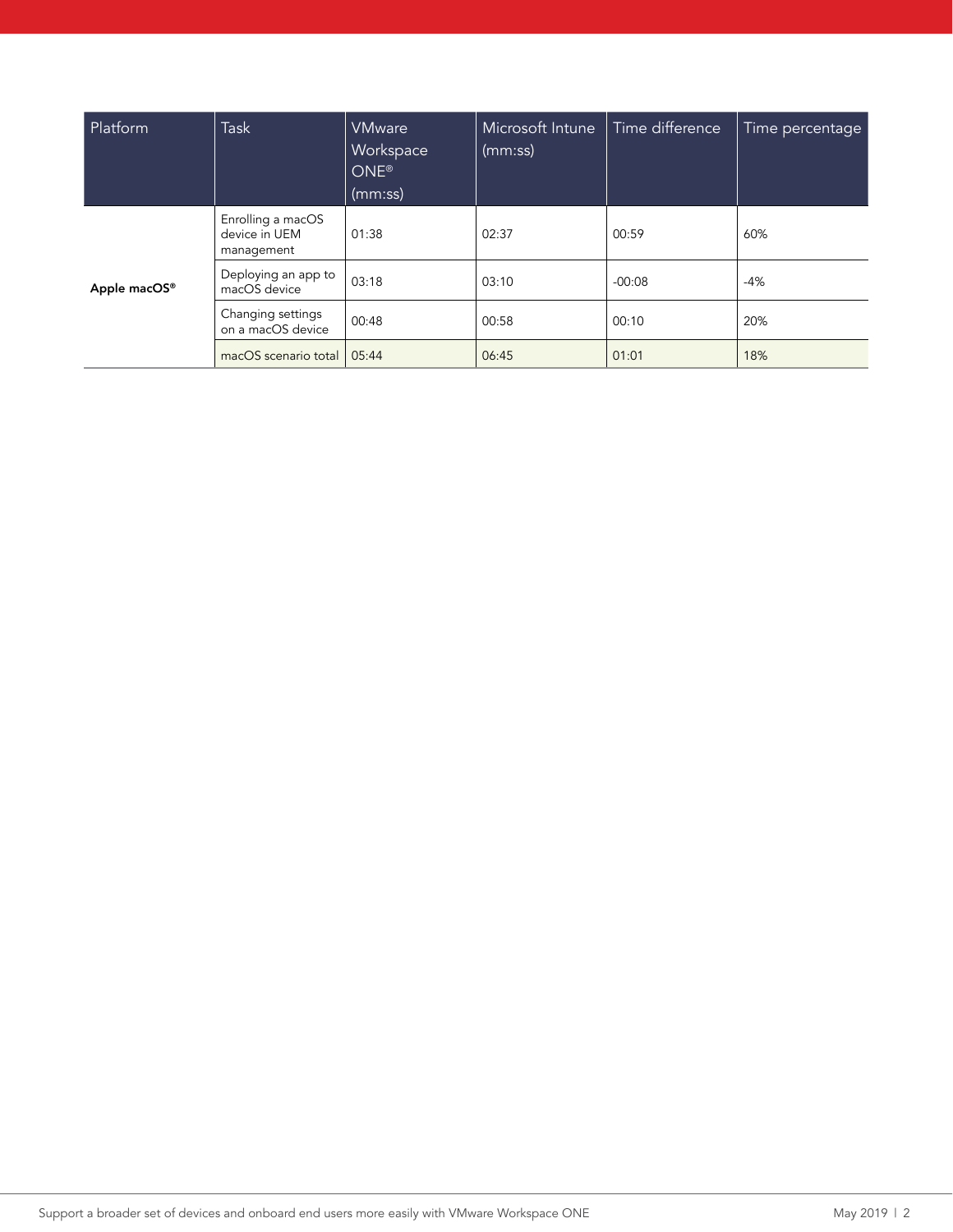# System configuration information

The table below presents detailed information on the systems we tested.

| <b>Server</b><br>configuration<br>information | Dell <sup>®</sup> Latitude <sup>®</sup><br>5491 | Apple Mac mini®                  | <b>HP Chromebook™</b><br>x360 Model<br>14-da0011dx | Apple iPhone® XS          | Google Pixel <sup>™</sup> 3 |  |
|-----------------------------------------------|-------------------------------------------------|----------------------------------|----------------------------------------------------|---------------------------|-----------------------------|--|
| Processor                                     |                                                 |                                  |                                                    |                           |                             |  |
| Vendor                                        | $Intel^{\circledR}$                             | Intel                            | Intel                                              | Apple                     | Qualcomm®                   |  |
| Model number                                  | Core i5-8400H                                   | Core i3-8100                     | Core i3-8130U                                      | A12 Bionic                | Snapdragon 845              |  |
| Core frequency<br>(GHz)                       | 2.5                                             | 3.6                              | 2.20                                               | 2.49                      | 2.5                         |  |
| Number of cores                               | $\overline{4}$                                  | $\overline{4}$                   | $\overline{2}$                                     | 6                         | 8                           |  |
| Cache                                         | 8MB SmartCache                                  | 6MB SmartCache                   | 4MB SmartCache                                     | N/A                       | N/A                         |  |
| Memory                                        |                                                 |                                  |                                                    |                           |                             |  |
| Amount                                        | 8GB                                             | 8GB                              | 8GB                                                | 4GB                       | 4GB                         |  |
| Type                                          | DDR4                                            | DDR <sub>4</sub>                 | DDR <sub>4</sub>                                   | N/A                       | N/A                         |  |
| Speed (MHz)                                   | 2,666                                           | 2,667                            | 2,400                                              | N/A                       | N/A                         |  |
| Integrated graphics                           |                                                 |                                  |                                                    |                           |                             |  |
| Vendor                                        | Intel                                           | Intel                            | Intel                                              | Apple                     | Adreno                      |  |
| Model number                                  | UHD Graphics 630                                | UHD Graphics 630                 | UHD Graphics 620                                   | A12 Bionic                | 630                         |  |
| Storage                                       |                                                 |                                  |                                                    |                           |                             |  |
| Amount (GB)                                   | 256                                             | 128                              | 64                                                 | 64                        | 64                          |  |
| Connectivity/expansion                        |                                                 |                                  |                                                    |                           |                             |  |
| Wired internet                                | Ethernet                                        | Ethernet                         | N/A                                                | N/A                       | N/A                         |  |
| Wireless internet                             | 802.11ac Dual Band                              | 802.11ac (a/b/g/n<br>compatible) | 802.11ac                                           | 802.11ac                  | 802.11a/b/g/n/ac            |  |
| Bluetooth                                     | 4.2                                             | 5.0                              | 4.2                                                | 5.0                       | 5.0                         |  |
| <b>USB</b>                                    | 3 x USB 3.1, 1 x USB<br>Type-C                  | 2 x USB 3.0                      | 2 x USB 3.1 Type C,<br>1x USB 3.1                  | N/A                       | N/A                         |  |
| Thunderbolt                                   | N/A                                             | 4 x Thunderbolt 3                | N/A                                                | N/A                       | N/A                         |  |
| Video                                         | 1 x HDMI                                        | $1 \times$ HDMI                  | N/A                                                | N/A                       | N/A                         |  |
| Cellular                                      | N/A                                             | N/A                              | N/A                                                | <b>LTE</b>                | <b>LTE</b>                  |  |
| Battery                                       |                                                 |                                  |                                                    |                           |                             |  |
| Type                                          | Lithium-polymer                                 | N/A                              | Lithium-polymer                                    | Lithium-ion               | Lithium-polymer             |  |
| Size                                          | Integrated                                      | N/A                              | Integrated                                         | Integrated                | Integrated                  |  |
| Rated capacity                                | 68Wh                                            | N/A                              | 60Wh                                               | 2,658mAh                  | 2,915mAh                    |  |
| Display                                       |                                                 |                                  |                                                    |                           |                             |  |
| Size                                          | 14''                                            | N/A                              | 14''                                               | 5.8''                     | 5.5''                       |  |
| Type                                          | LED-backlit                                     | N/A                              | LED-backlit                                        | Super Retina HD<br>(OLED) | OLED                        |  |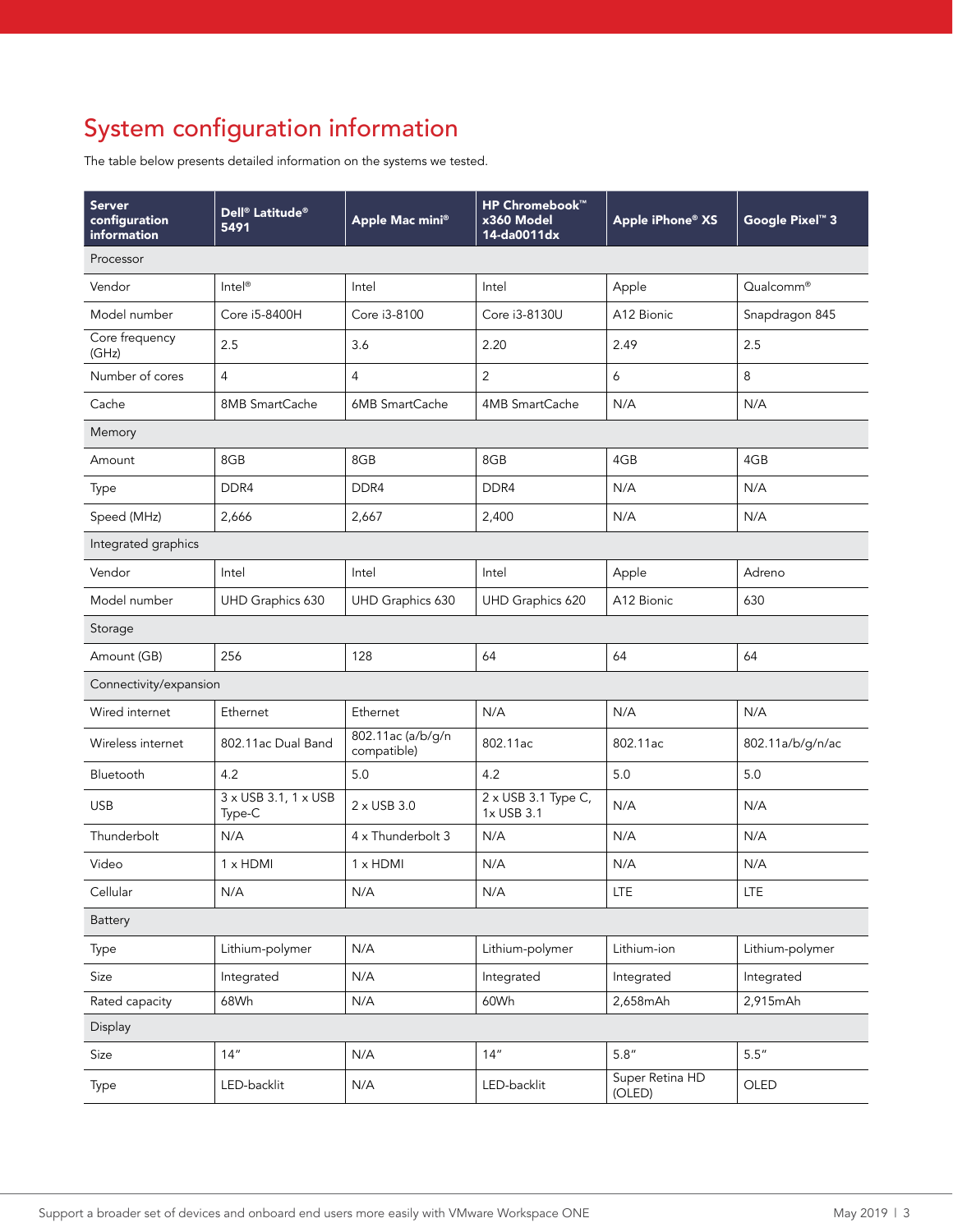| <b>Server</b><br>configuration<br>information | Dell <sup>®</sup> Latitude <sup>®</sup><br>5491 | Apple Mac mini® | <b>HP Chromebook™</b><br>x360 Model<br>14-da0011dx | Apple iPhone <sup>®</sup> XS | Google Pixel <sup>™</sup> 3     |  |
|-----------------------------------------------|-------------------------------------------------|-----------------|----------------------------------------------------|------------------------------|---------------------------------|--|
| Resolution                                    | 1920 x 1080                                     | N/A             | 1920 x 1080                                        | 2436x1125                    | 2160x1080                       |  |
| Touchscreen                                   | <b>No</b>                                       | No              | Yes                                                | Yes                          | Yes                             |  |
| Operating system                              |                                                 |                 |                                                    |                              |                                 |  |
| Vendor                                        | Microsoft                                       | Apple           | Google                                             | Apple                        | Android                         |  |
| Name                                          | Windows 10 Pro                                  | macOS           | ChromeOS                                           | iOS                          | Pie                             |  |
| Build number or<br>version                    | Version: 10.0.17134,<br><b>Build: 17134</b>     | Mojave 10.14.3  | 71.0.3578.127,<br>Nami.10775.47.0                  | 12.1.4                       | 9 with 2/5/19<br>security patch |  |
| <b>BIOS</b>                                   |                                                 |                 |                                                    |                              |                                 |  |
| BIOS name and<br>version                      | Dell Inc. 1.1.6                                 | N/A             | N/A                                                | N/A                          | N/A                             |  |
| Dimensions                                    |                                                 |                 |                                                    |                              |                                 |  |
| Height (in)                                   | 0.8''                                           | 1.4''           | 0.6"                                               | 5.65''                       | 5.7''                           |  |
| Width (in)                                    | 13.1''                                          | 7.7''           | 12.8''                                             | 2.79''                       | 2.7''                           |  |
| Depth (in)                                    | 9.0''                                           | 7.7''           | 8.9''                                              | 0.30''                       | 0.30''                          |  |
| Weight                                        | 3.63 lbs.                                       | $2.9$ lbs.      | 3.7 lbs.                                           | $6.24$ oz.                   | $5.22$ oz.                      |  |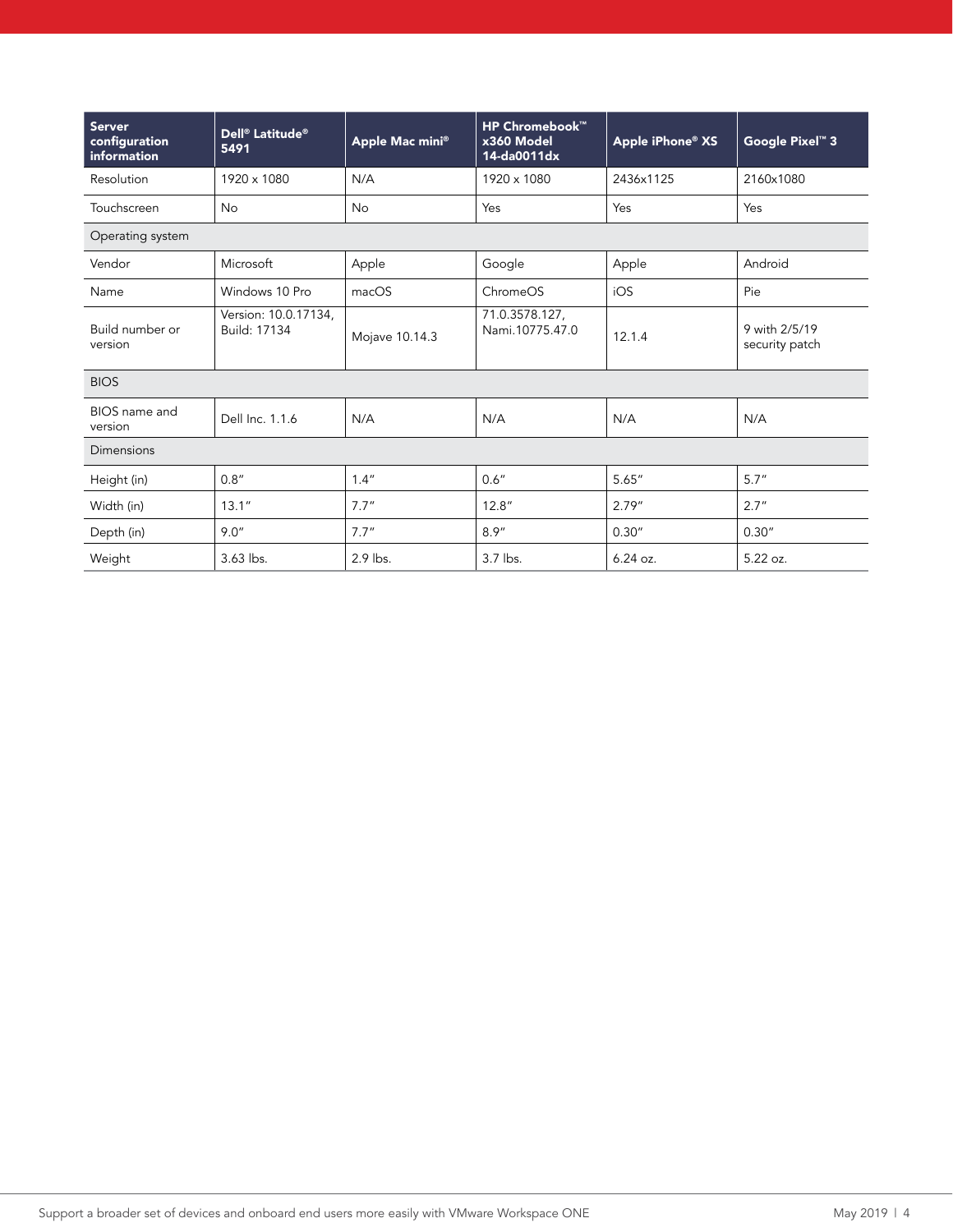## How we tested

To test Intune, we used Microsoft Azure with Enterprise Mobility + Security E5 and Azure Active Directory Premium P2 licenses. For Workspace ONE, we used the Workspace ONE UEM SaaS environment connected to Workspace ONE Identity Manager.

For Windows enrollment in Workspace ONE, we used Windows Auto-Discovery Service to automatically detect our cloud enrollment server. For your own setup, follow the instructions in Chapter 2 of the [VMware AirWatch](https://docs.vmware.com/en/VMware-AirWatch/9.1/VMware%20AirWatch%20Windows%20Autodiscovery%20Service%20Installation%20Guide.pdf)  [Windows Autodiscovery Service Installation Guide.](https://docs.vmware.com/en/VMware-AirWatch/9.1/VMware%20AirWatch%20Windows%20Autodiscovery%20Service%20Installation%20Guide.pdf)

## Enrolling devices in Workspace ONE

Enrolling a Windows 10 device

- 1. On the target device, click Start, and open Settings.
- 2. Click Accounts.
- 3. Click Access work or school.
- 4. Click Connect.
- 5. Enter the user's email address, and click Next.
- 6. With the user email address and password, sign into Workspace ONE.
- 7. When prompted, set up a PIN.
- 8. On the Setting up your device screen, click Got it.

#### Enrolling a macOS device

- 1. On the target device, open the User Activation email.
- 2. In the Activation email, click awagent.com.
- 3. On the Download page, click Download.
- 4. Open, and run the AirwatchAgent download.
- 5. Click VMware AirWatch Agent.pkg.
- 6. On the Welcome to the VMware AirWatch Agent Installer screen, click Continue.
- 7. On the License screen, click Continue.
- 8. On the pop-up, click Agree.
- 9. On the Installation Type screen, click Install. If prompted, enter your password.
- 10. Once completed, click close.
- 11. Open the VMware AirWatch Agent.
- 12. On the Status screen, click Enroll Now.
- 13. When the VMware AirWatch Agent authentication screen appears, select Server Details.
- 14. On the Authenticate screen, enter the Server Name and Group ID.
- 15. On the Welcome to AirWatch! screen, click Continue.
- 16. On the Enter your credentials screen, enter your credentials, and click Continue.
- 17. On the Enable Device Management screen, click Enable.
- 18. When prompted, enter your computer password.

#### Enrolling an iOS device

- 1. On the target device, open the User Activation email.
- 2. In the Activation email, click the link for awagent.com.
- 3. On the Download page, click Go to Apple AppStore.
- 4. In the Apple AppStore AirWatch Agent page, tap Get, and tap Install. Once the installation completes, open the application.
- 5. On the Authenticate screen, select QR Code.
- 6. To get the Server Name and Group ID, scan the QR code.
- 7. On the User Credential page, enter your username and password, and tap Next.
- 8. On the Enable Device Management screen, tap Redirect and Enable.
- 9. On the Install Profile screen, tap Install.
- 10. Tap Install.
- 11. On the Warning screen, tap Install.
- 12. On the Remote Management pop-up, tap Trust.
- 13. On the App Installation pop-up, tap Install.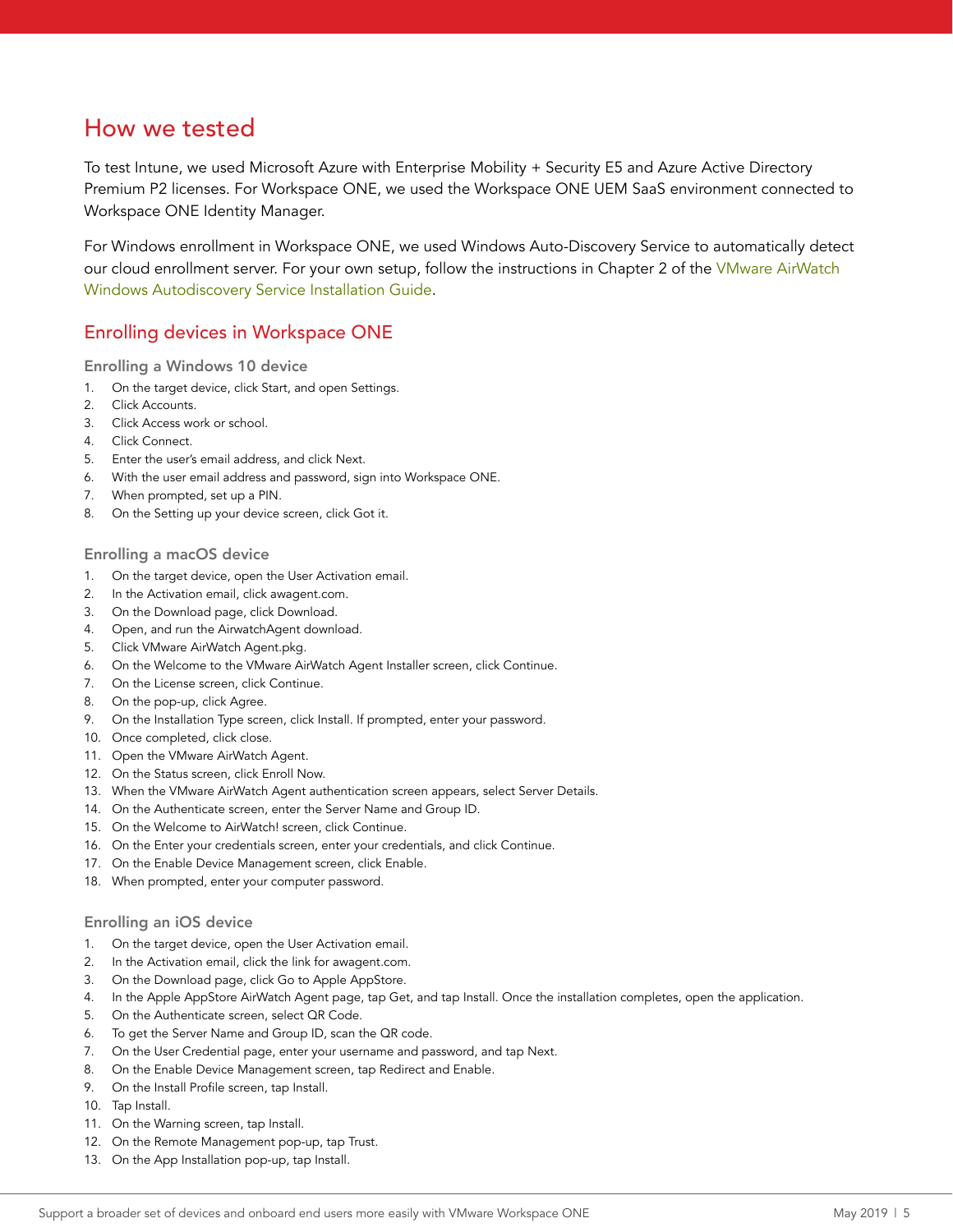#### Enrolling an Android device

- 1. On the target device, click Start, and open Settings.
- 2. Click on Accounts.
- 3. Click on Access work or school.
- 4. Click on Connect.
- 5. Enter the user email address.
- 6. Click Next.
- 7. Sign into Workspace ONE with the user email address and password.
- 8. On the You're all set! screen, click Done.

### Enrolling devices in Intune

#### Enrolling a Windows 10 device

- 1. On the target device, click Start, and open Settings.
- 2. Click on Accounts.
- 3. Click on Access work or school.
- 4. Click on Connect.
- 5. Enter the user email address.
- 6. Click Next.
- 7. Sign into Intune with the user email address and password.
- 8. When prompted, set up a PIN.
- 9. On the You're all set! screen, click Done.

#### Enrolling a macOS device

- 1. On the target device, open Safari, and navigate to portal.manage.microsoft.com.
- 2. On the Microsoft Intune login page, log in with your user credentials.
- 3. In the portal, click the hamburger button, and select My Devices.
- 4. On the My Devices screen, click the notification link to enroll your device.
- 5. On the Which device is this? screen, click Enroll.
- 6. On the Enroll this Device screen, click Install.
- 7. On the Install "Management Profile"? pop-up, click Install. If prompted, enter your password.
- 8. Click Continue.
- 9. Click Install.

#### Enrolling an iOS device

- 1. On the iPhone, open the App Store.
- 2. Search Intune Company Portal.
- 3. Tap Get, and tap Install Microsoft Intune Company Portal. If requested, enter your password.
- 4. Once the installation has completed, launch the Microsoft Intune Company Portal app.
- 5. Sign in using your user credentials.
- 6. On the Company Access Setup screen, tap Begin.
- 7. On the What can the company see? screen, tap Continue.
- 8. On the What's next? screen, tap Continue.
- 9. Tap Allow.
- 10. When the settings screen pops up, tap Install. Enter passcode if prompted.
- 11. On the pop-up, tap Install.
- 12. On the Warning screen, tap Install.
- 13. On the Remote Management pop-up, tap Trust.
- 14. After installation finishes, tap Done.
- 15. In the Safari web browser, tap Open.
- 16. On the Company Access Setup screen, tap Done.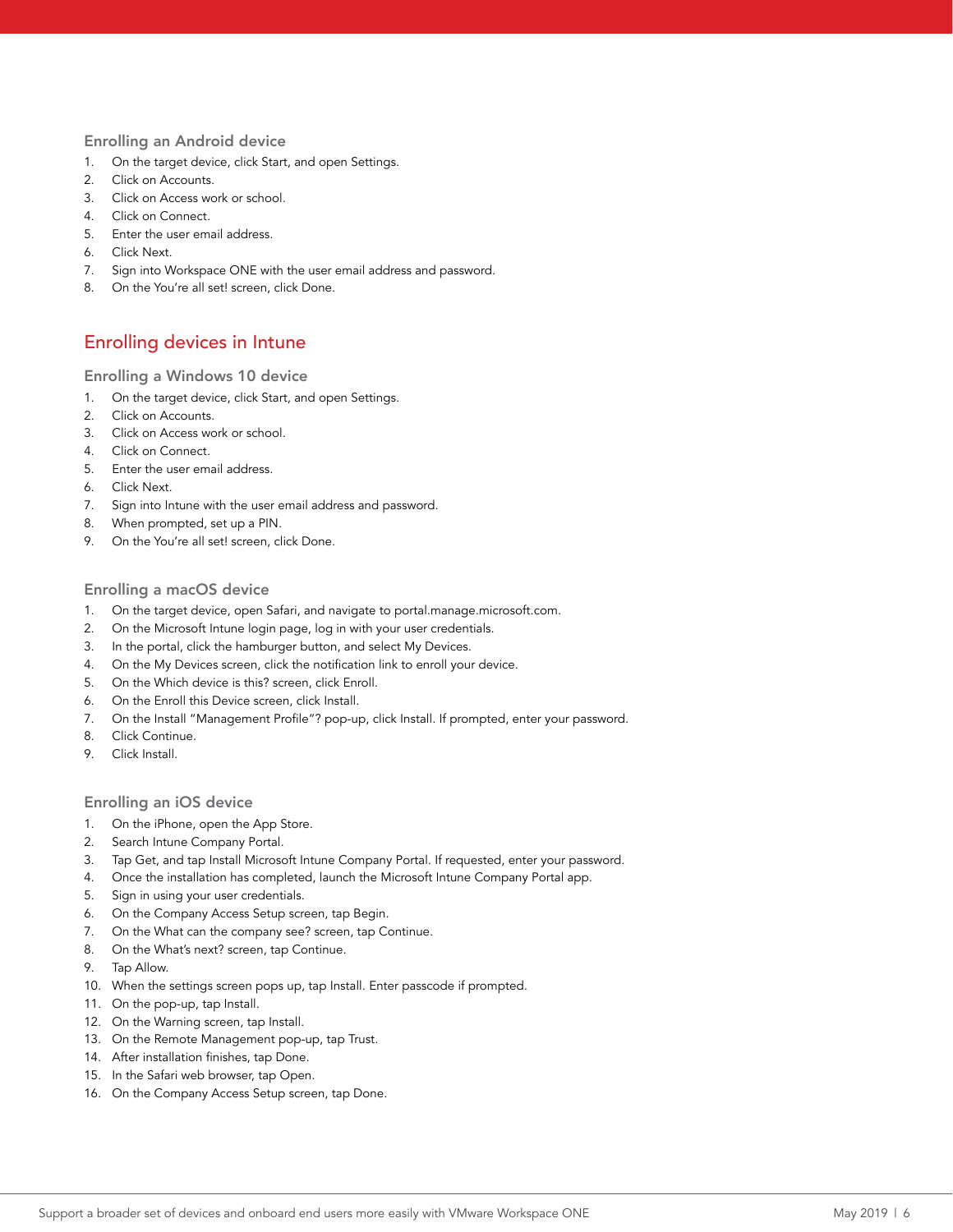#### Enrolling an Android device

- 1. On the Android device, open the Google Play store.
- 2. Search Intune Company Portal.
- 3. Tap Install.
- 4. Once the installation has completed, launch the Microsoft Intune Company Portal app.
- 5. Sign in using your user credentials.
- 6. On the Company Access Setup screen, tap Continue
- 7. On the Who cares about your privacy? screen, tap Continue.
- 8. On the What's next? screen, tap Next.
- 9. On the Activate device admin app? screen, tap Activate this device admin app.
- 10. On the Company Access Setup screen, tap Done.

### Deploying an application from Workspace One

Deploying an application to a Windows 10 device (internal)

- 1. In the AirWatch Console, select the Apps & Books workspace.
- 2. On the Native page, on the Internal tab, click Add Application.
- 3. Select Upload.
- 4. On the Add screen, click Choose File.
- 5. Select the target file, and click OK.
- 6. Click Continue.
- 7. On the Application screen, click Save & Assign.
- 8. On the Assignment screen, click the field for Select Assignment Groups, and select WindowsTest. Click Save & Publish.
- 9. On the View Device Assignment screen, click Publish.

#### Deploying an application to a macOS device (internal)

- 1. Download the VMware Admin Assistant Tool for Mac.
- 2. Launch Admin Assistant Tool installer.
- 3. On the introduction tab in the Install VMware AirWatch Admin Assistant wizard, click Continue.
- 4. Click Continue, and click Agree.
- 5. Click Install.
- 6. Enter credentials as needed.
- 7. Once Installation has completed, close the installer and move it to trash.
- 8. Open VMware AirWatch Admin Assistant.
- 9. Search for target file (.dmg), and open it in the assistant.
- 10. Once parsing has completed, click Reveal in Finder.
- 11. Locate the .plist metadata file created for the Mac application.
- 12. In the AirWatch Console, select the Apps & Books workspace.
- 13. On the Native page, on the internal tab, click Add Application.
- 14. Select Upload.
- 15. On the Add screen, click Choose File.
- 16. Select the target file, and click OK.
- 17. Click Continue.
- 18. Click Upload.
- 19. Select the .plist metadata file that you previously created.
- 20. Click Save.
- 21. Click Continue.
- 22. On the Application screen, click Save & Assign.
- 23. On the Assignment screen, click the field for Select Assignment Groups, and select MacOSTest.
- 24. Click Save & Publish.
- 25. On the View Device Assignment Screen, click Publish.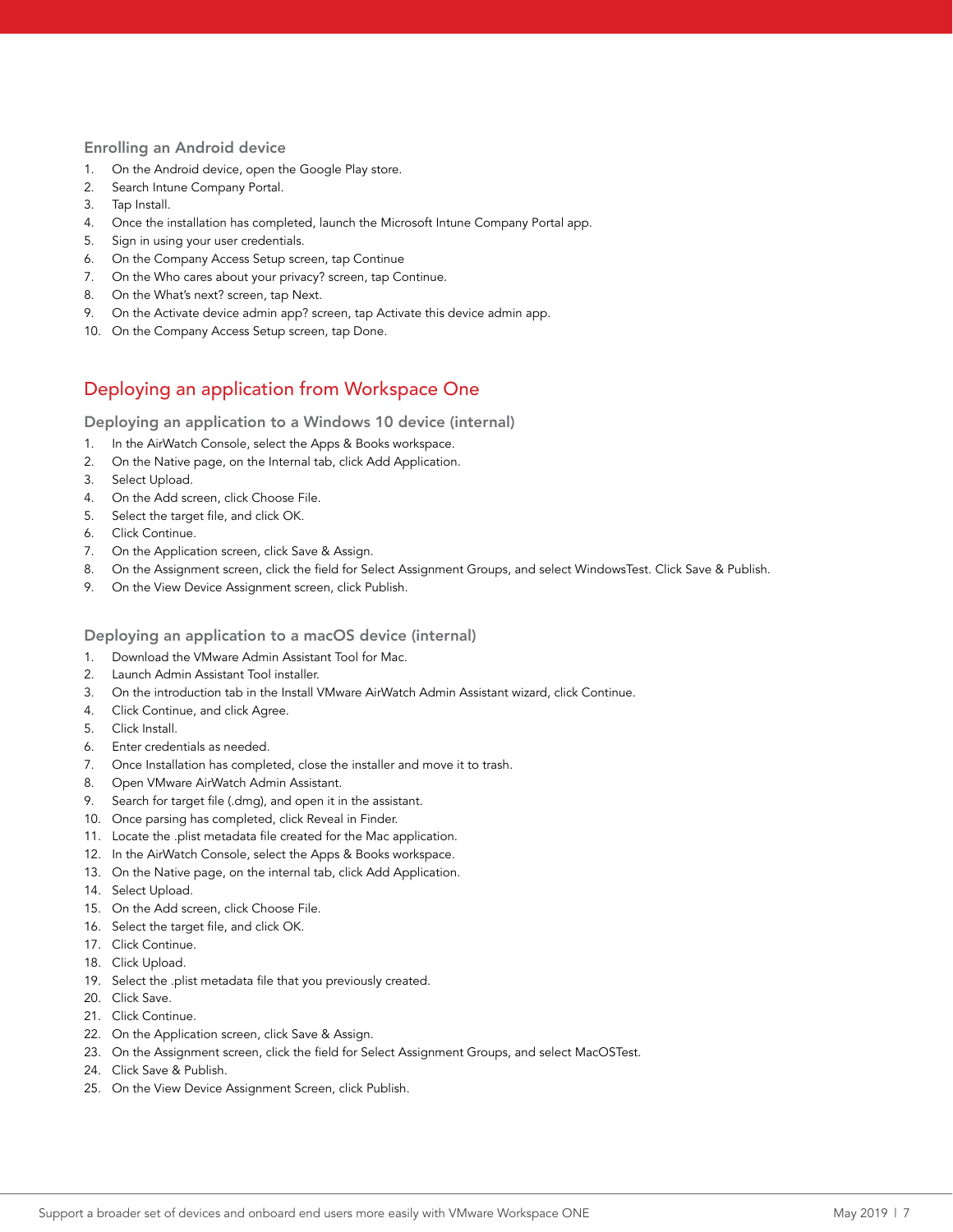#### Deploying an application to an iOS device (public)

- 1. In the AirWatch console, select the Apps & Books workspace.
- 2. On the list view page, on the Public tab, click Add Application.
- 3. On the Add Application screen, for Platform, select Apple iOS.
- 4. Select Search App Store.
- 5. Under Name, type Slack, and press Enter.
- 6. Next to Slack Business Communication for Teams on the Search screen, click Select.
- 7. On the Add Application screen, click the Assignment tab.
- 8. Click the field for Select Assignment Groups, and select iOSTest.
- 9. Click Save & Publish.
- 10. On the View Device Assignment screen, click Publish.

#### Deploying an application to an Android device (public)

- 1. In the AirWatch console, select the Apps & Books workspace.
- 2. On the list view page, on the Public tab, click Add Application.
- 3. On the Add Application screen, for Platform, select Android.
- 4. Select Search App Store.
- 5. Under Name, type Slack, and press Search.
- 6. On the Google Play screen, select Slack.
- 7. On the Slack screen, click Approve.
- 8. Click Approve.
- 9. On the Approval Settings, click Save.
- 10. Click the field for Select Assignment Groups, and select AndroidTest.
- 11. Click Save & Publish.
- 12. On the View Device Assignment screen, click Publish.

### Deploying an application from Intune

Deploying an application to a Windows 10 device (internal)

- 1. On the Azure Portal, select All services, and select Intune.
- 2. Select Client Apps, and select Apps.
- 3. Click Add.
- 4. On the Add app panel, select Line-of-business App.
- 5. Select the App package file. To add the app, click the blue folder icon.
- 6. In the File Explorer, select the desired file, and click OK.
- 7. Click OK.
- 8. Under App information, enter a description and publisher. Click OK.
- 9. Click Add.
- 10. Once the file has finished uploading, select the app from the app list.
- 11. In the app panel, select Assignments.
- 12. In the Assignments panel, click Add group.
- 13. In the Add group panel under Assignment type, select Required.
- 14. Select Included Groups.
- 15. Select groups to include, and select Windows 10 Test.
- 16. Click Select.
- 17. Click OK.
- 18. Click Save.

#### Deploying an application to a macOS device (internal)

- 1. On the target macOS device, navigate to <https://github.com/msintuneappsdk/intune-app-wrapping-tool-mac>, and download the Intune App Wrapping Tool for Mac.
- 2. Open the terminal.
- 3. Navigate to the intune-app-wrapping-tool folder, and run the following command:
- a. IntuneAppUtil -c <source file> -o <output file> [-v]
- 4. In the Azure portal, select All services, and select Intune.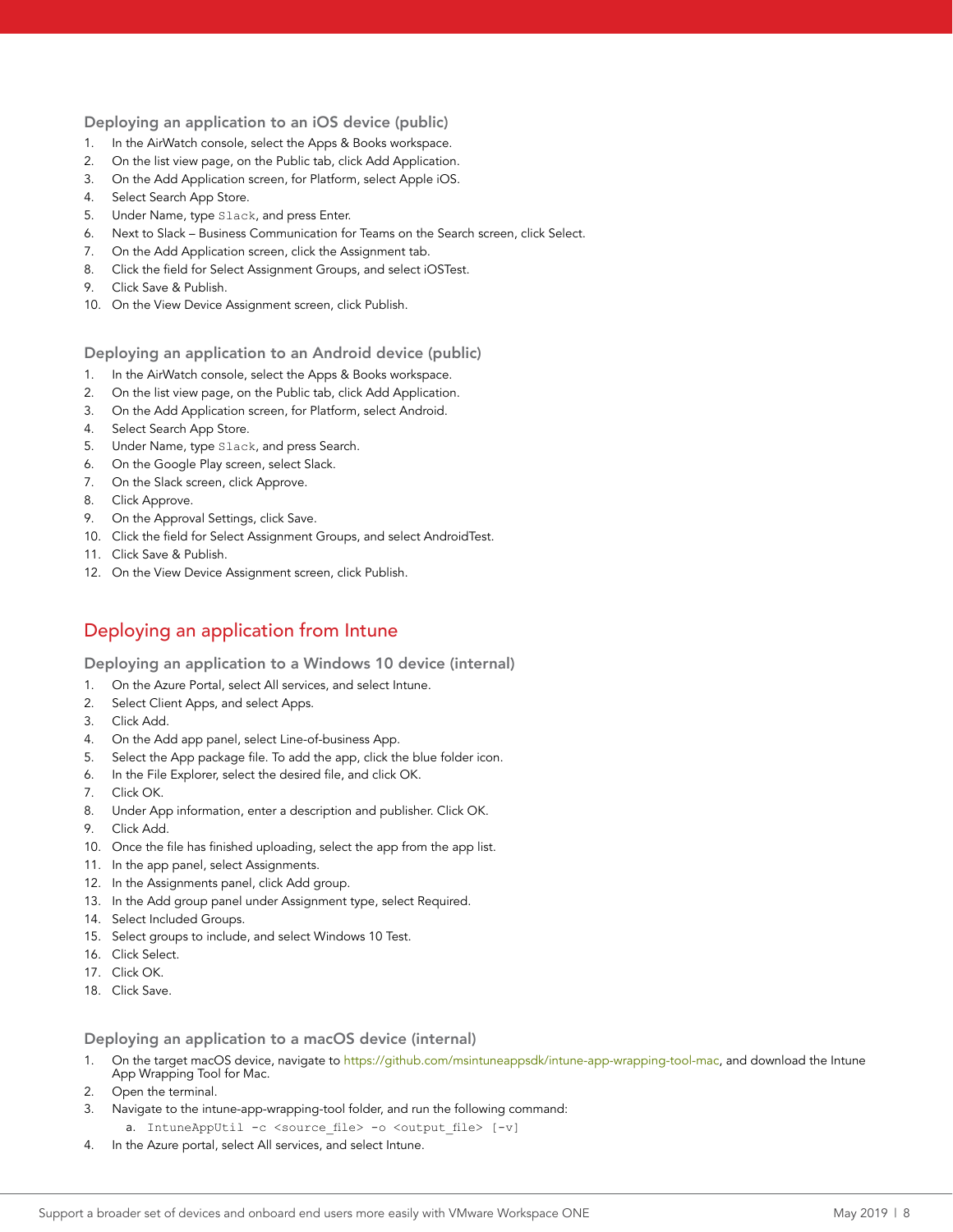- 5. Select Client Apps, and select Apps.
- 6. Click Add.
- 7. In the Add app panel, select Line-of-business, and click the app package file.
- 8. In the App package file panel, click Select a File.
- 9. Using the previous command, select the .intunemac file output.
- 10. Click OK.
- 11. Select App information.
- 12. Enter a description and publisher name, and click OK. We used test for both.
- 13. Click Add.

#### Deploying an application to an iOS device (public)

- 1. On the Azure Portal, select All services, and select Intune.
- 2. Select Client Apps, and select Apps.
- 3. Click Add.
- 4. In the Add app panel, click iOS store app.
- 5. Click Search the App Store.
- 6. In the search bar, type Slack.
- 7. Select Slack.
- 8. Click OK.
- 9. In the App information panel, click OK.
- 10. Click Add.
- 11. In the Slack panel, click Assignments.
- 12. In the Assignments panel, click Add group.
- 13. In the Add group panel under Assignment type, select Required.
- 14. Select Included Groups.
- 15. Select groups to include, and select iOSTest.
- 16. Click Select.
- 17. Click OK.
- 18. Click Save.

#### Deploying an application to an Android device (public)

- 1. On the Azure Portal, select All services, and select Intune.
- 2. Select Client Apps, and select Apps.
- 3. Click Add.
- 4. In the Add app panel, for app type, click Android store app.
- 5. In the App Information panel, enter a name, a description, and a publisher.
- 6. Navigate to the Google Play web store, and search for Slack.
- 7. Copy the URL for the Slack App.
- 8. Navigate back to the Azure Portal, and paste the Appstore URL in the designated area in the App information panel.
- 9. Select the minimum operating system.
- 10. Click OK.
- 11. In the App information panel, click OK.
- 12. Click Add.
- 13. In the Slack panel, click Assignments.
- 14. In the Assignments panel, click Add group.
- 15. Under Assignment type in the Add group panel, select Required.
- 16. Select Included Groups.
- 17. Select groups to include, and select AndroidTest.
- 18. Click Select.
- 19. Click OK.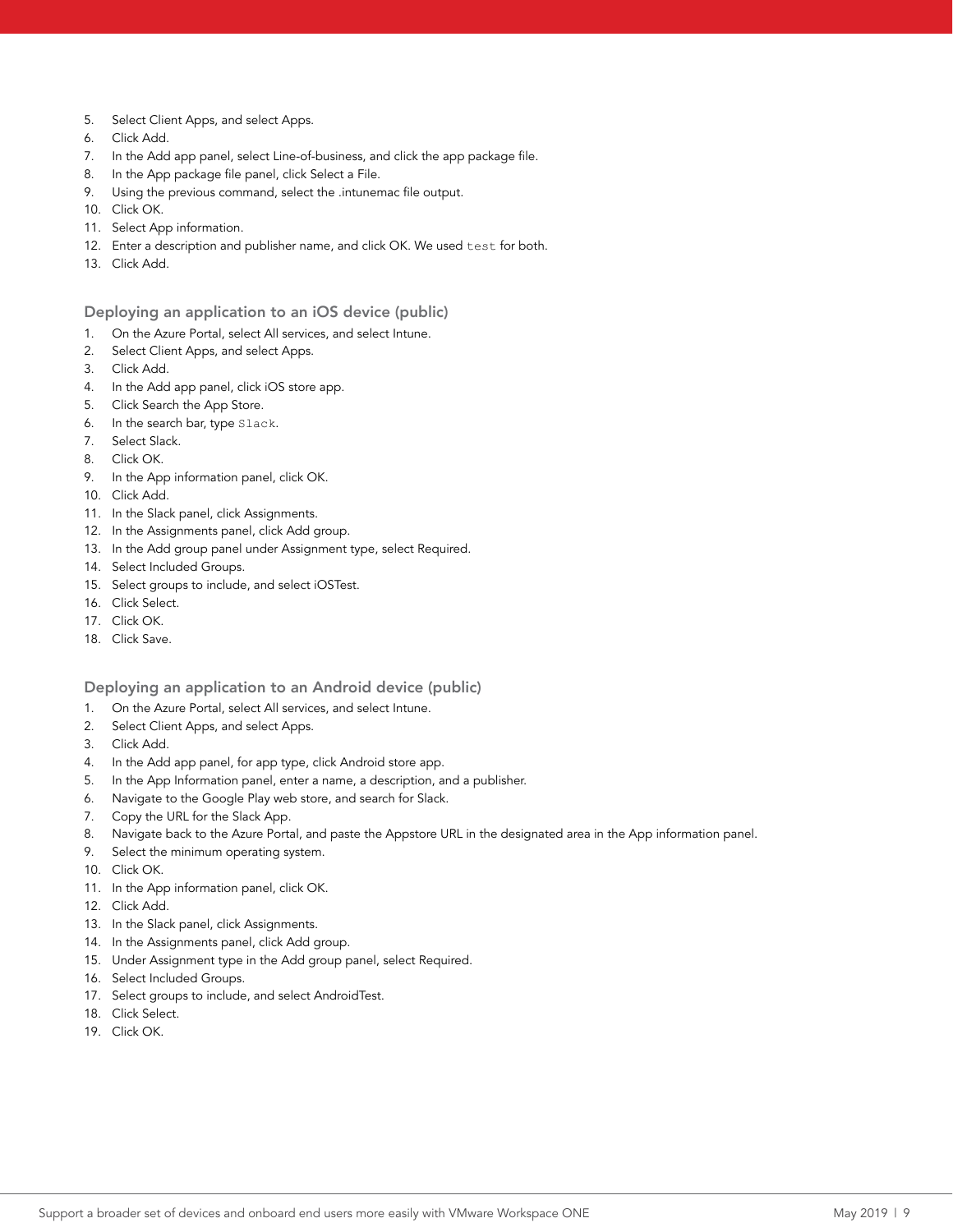## Deploying profiles with Workspace One

#### Deploying a profile to Android

- 1. In the Workspace One console, click Devices.
- 2. In the Devices workspace, under Profiles & Resources, select Profiles.
- 3. Click Add, and click Add Profile.
- 4. On the Add Profile screen, select Android.
- 5. On the General screen, for name, type Android Passcode. Under Smart Groups, select All Devices. Click Passcode.
- 6. Click Configure.
- 7. For Minimum Passcode Length on the Passcode screen, select 4. Click Save and Publish.
- 8. On the View Device Assignment screen, click Publish.

#### Deploying a profile to iOS

- 1. In the Workspace One console, click Devices.
- 2. In the Devices workspace, under Profiles & Resources, select Profiles.
- 3. Click Add, then Add Profile.
- 4. On the Add Profile screen select iOS.
- 5. On the General screen, for name, type iOS Passcode. Under Smart Groups, select All Devices. Click Passcode.
- 6. Click Configure.
- 7. Check Require passcode on device.
- 8. On the Passcode screen, for Minimum Passcode Length, select 4. Click Save and Publish.
- 9. On the View Device Assignment screen, click Publish.

#### Deploying a profile to macOS

- 1. In the Workspace One console, click Devices.
- 2. In the Devices workspace, under Profiles & Resources, select Profiles.
- 3. Click Add, then Add Profile.
- 4. On the Add Profile screen, select macOS.
- 5. On the Select Context screen, select Device Profile.
- 6. On the General screen, for name, type macOS Passcode. Under Smart Groups, select All Devices. Click Passcode.
- 7. Click Configure.
- 8. Check Require passcode on device.
- 9. On the Passcode screen, for Minimum Passcode Length, select 6. Click Save and Publish.
- 10. On the View Device Assignment screen, click Publish.

#### Deploying a profile to Windows 10

- 1. In the Workspace One console, click Devices.
- 2. In the Devices workspace, under Profiles & Resources, select Profiles.
- 3. Click Add, and click Add Profile.
- 4. On the Add Profile screen, select Windows.
- 5. On the Select Device Type screen, select Windows Desktop.
- 6. On the Select Context screen, select Device Profile.
- 7. On the General screen, for name, type Windows Password. Under Smart Groups, select All Devices. Click Password.
- 8. Click Configure.
- 9. On the Password screen, for Minimum Password Length, type 6. Click Save and Publish.
- 10. On the View Device Assignment screen, click Publish.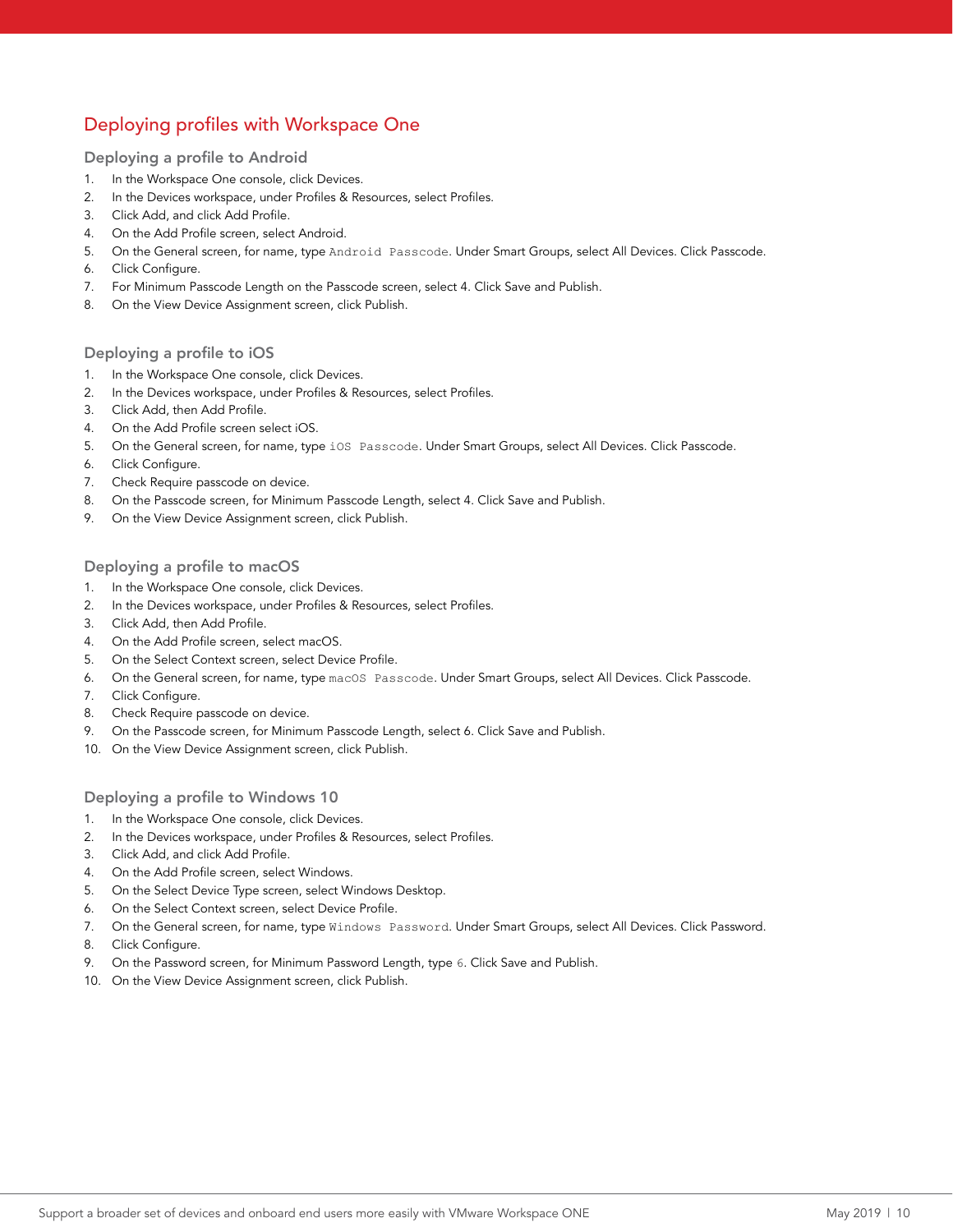## Deploying profiles with Intune

#### Deploying a profile to Android

- 1. In the Intune workspace, click Intune.
- 2. Click Device configuration.
- 3. On the Device configuration panel, click Profiles.
- 4. In the Profiles panel, click Create Profile.
- 5. On the Create Profile panel, enter the following:
	- Name: Android Password
	- Platform: Android
	- Profile Type: Device Restrictions
	- Settings: Configure, Password
- 6. On the Password panel, select Require for Password
- 7. On the Android for Work compliance policy panel, select System Security.
- 8. Select Minimum password length, and type 6.
- 9. On the Device restrictions panel, click OK.
- 10. On the Create Profile panel, select Create.
- 11. On the Android Password panel, click Assignments.
- 12. On the Assignments Panel, click Assign to groups to include.
- 13. On the Assign to Include panel, select All Users & All Devices, and click Save.

#### Deploying a profile to iOS

- 1. In the Intune workspace, click Intune.
- 2. Click Device configuration.
- 3. On the Device configuration panel, click Profiles.
- 4. In the Profiles panel, click Create Profile.
- 5. On the Create Profile panel, enter the following:
	- Name: iOS Password
	- Platform: iOS
	- Profile type: Device restrictions
- 6. On the Device restrictions panel, click Password.
- 7. On the Password panel, select Password Required. For Required password type, choose Numeric. For Minimum password length, type 6. Click OK.
- 8. Click OK, and click Create.
- 9. On the iOS Password-Assignments panel, click Assignments.
- 10. On the Assignments Panel, click Select groups to include.
- 11. Select All Users & All Devices.
- 12. Click Save.

#### Deploying a profile to macOS

- 1. In the Intune workspace, click Intune.
- 2. Click Device configuration.
- 3. On the Device configuration panel, click Profiles.
- 4. In the Profiles panel, click Create Profile.
- 5. On the Create Profile panel, enter the following:
	- Name: macOS Password
	- Platform: macOS
	- Profile type: Device restrictions
- 6. Click Configure.
- 7. On the Device restrictions panel, select Password.
- 8. On the Password panel, select Require. For Minimum password length, enter 6.
- 9. Click OK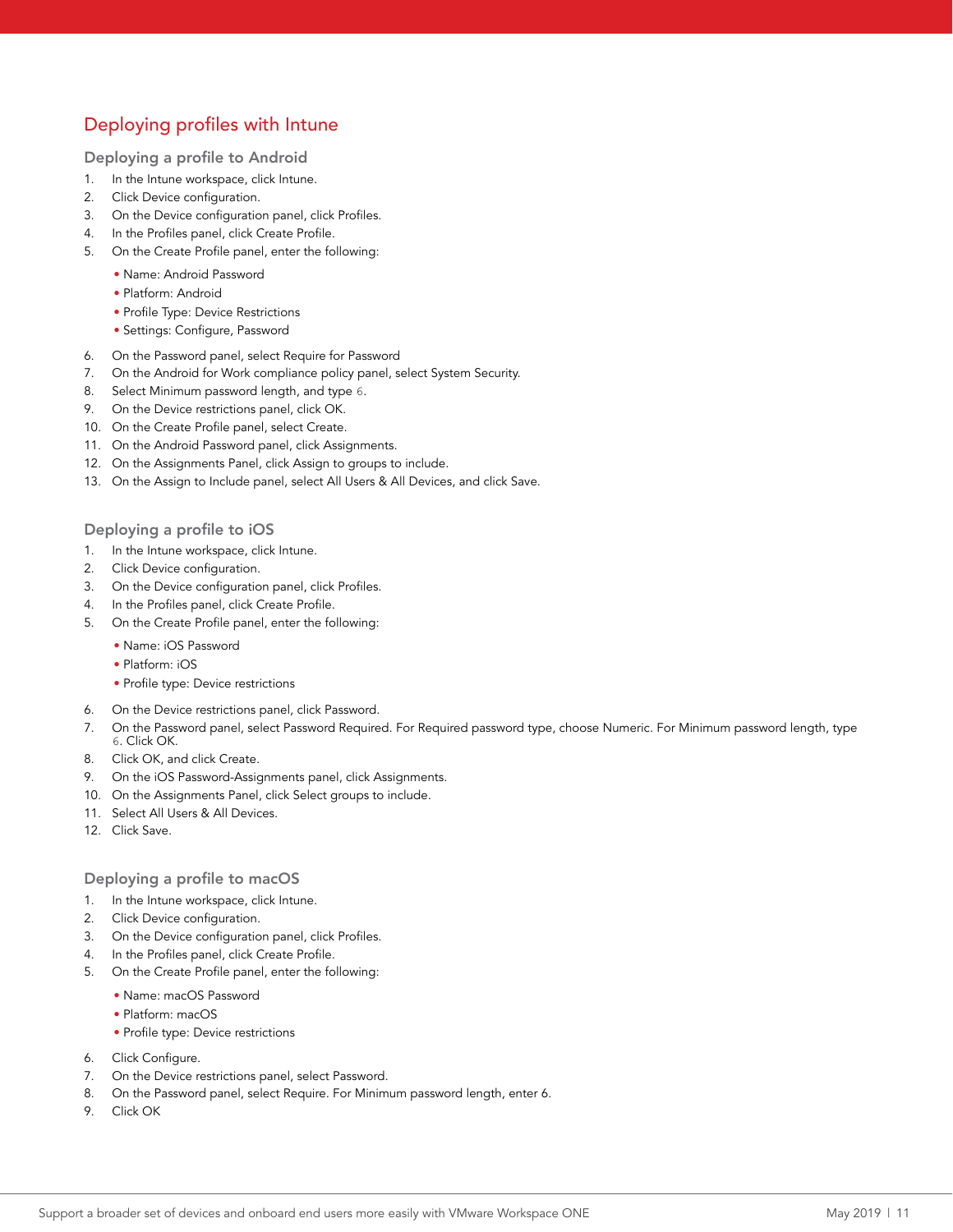- 10. Click OK on Device restrictions panel
- 11. Click Create.
- 12. On the macOS Password panel, click Assignments.
- 13. On the Assignments Panel, click Select groups to include.
- 14. On the Select groups to Include panel, select All Users & All Devices.
- 15. Click Save.

Deploying a profile to Windows 10

- 1. In the Intune workspace, click Intune.
- 2. Click Device configuration.
- 3. On the Device configuration panel, click Profiles.
- 4. In the Profiles panel, click Create Profile.
- 5. On the Create Profile panel, enter the following:
	- Name: Windows Password
	- Platform: Windows 10 and later
	- Profile type: Device restrictions
- 6. On the Device restrictions panel, select Password.
- 7. On the Password panel, select Require. For Minimum password length, type 6.
- 8. Click OK.
- 9. On Device restrictions, Click OK.
- 10. Click Create.
- 11. On the Windows Password panel, click Assignments.
- 12. On the Assignments Panel, click Select groups to include.
- 13. Select All Users & All Devices.
- 14. Click Save.

### Chromebook management with Workspace ONE

We set up a Google account with G Suite™ Business and Chrome Enterprise to manage Chromebooks at admin.google.com. We completed the following actions from the Workspace ONE UEM console.

#### Registering Chrome OS EMM

- 1. Navigate to Groups & Settings  $\rightarrow$  All Settings  $\rightarrow$  Chrome OS  $\rightarrow$  Chrome OS EMM Registration.
- 2. Enter the domain and Google admin email address.
- 3. Click Test Connection.
- 4. Click Device Sync.

#### Enrolling a Chromebook in EMM

- 1. Starting with a new Chromebook, enter the information to connect to the wireless network, and click Next.
- 2. At the login screen, enter your email using the managed domain, and log in using your domain credentials.
- 3. At the You're signed in! screen, click Accept and Continue.

#### Deploying an app to ChromeOS (public)

- 1. Navigate to Devices  $\rightarrow$  Profiles & Resources  $\rightarrow$  Profiles.
- 2. On the Profiles page, click Add, and click add Profile.
- 3. Select Chrome OS, and click User.
- 4. Name your profile, select Assigned Groups, and click Application Control.
- 5. Enter the App ID and Name, and click Save and Publish.